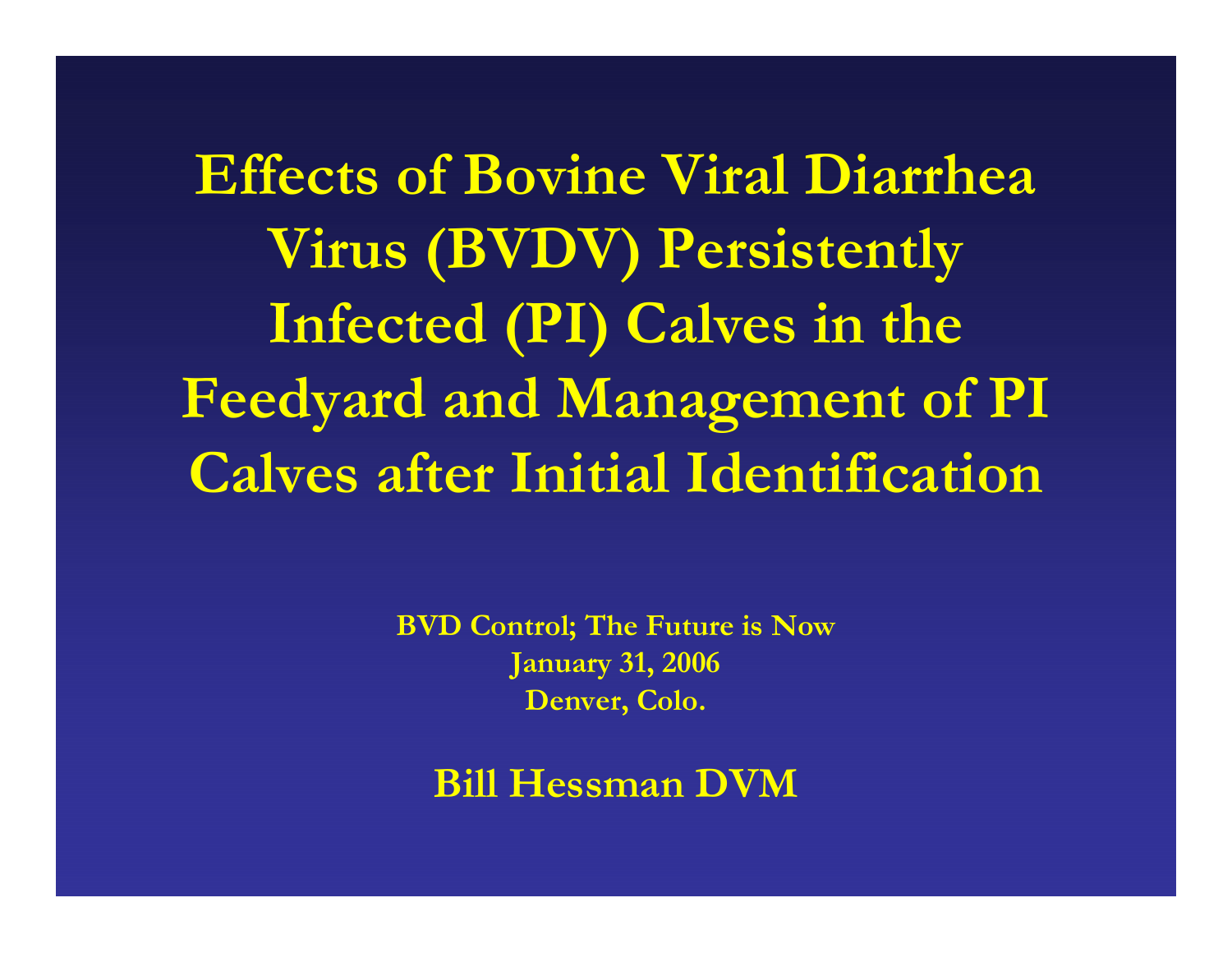#### **Field Trials**

#### **Trial 1**

• **Feedyard close-out performance comparing PI pens and Non-PI pens ( Oct. 2003)**

#### **Trial 2**

• **Starter yard close-out performance comparing differing PI exposure levels. (July 2004)**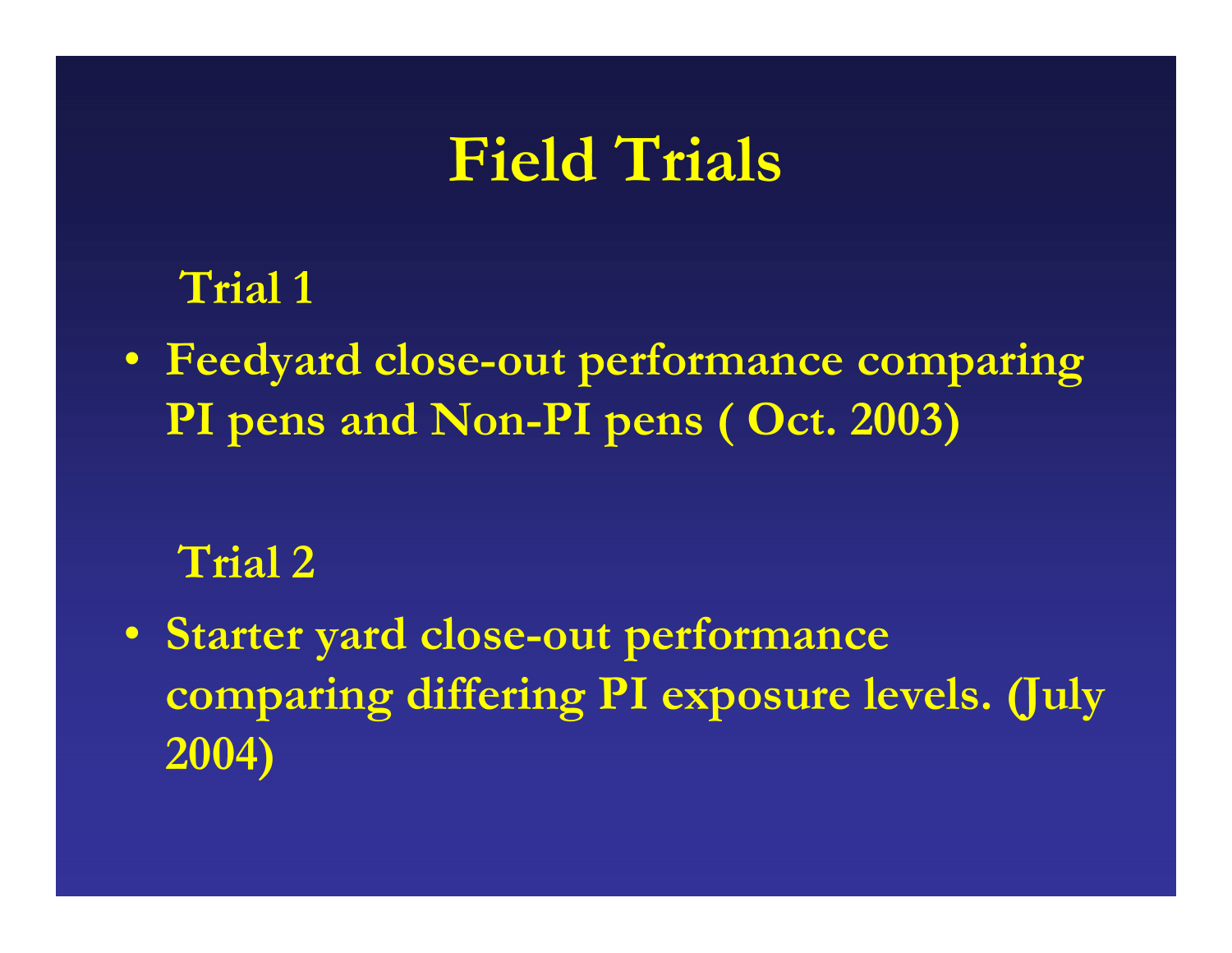# **Trial 1**

- $\bullet$ **Oct. 2003 – June 2004**
- $\bullet$  **Prevalence, Morbidity, Mortality and Performance**
- **Southeastern, sale barn origin**
- **5 Buyers**
	- **1 pen removed from study**
- $\bullet$ **PI and Non-PI groups**
- $\bullet$ **2284 head in 24 pens**
- •**IHC tested at arrival**

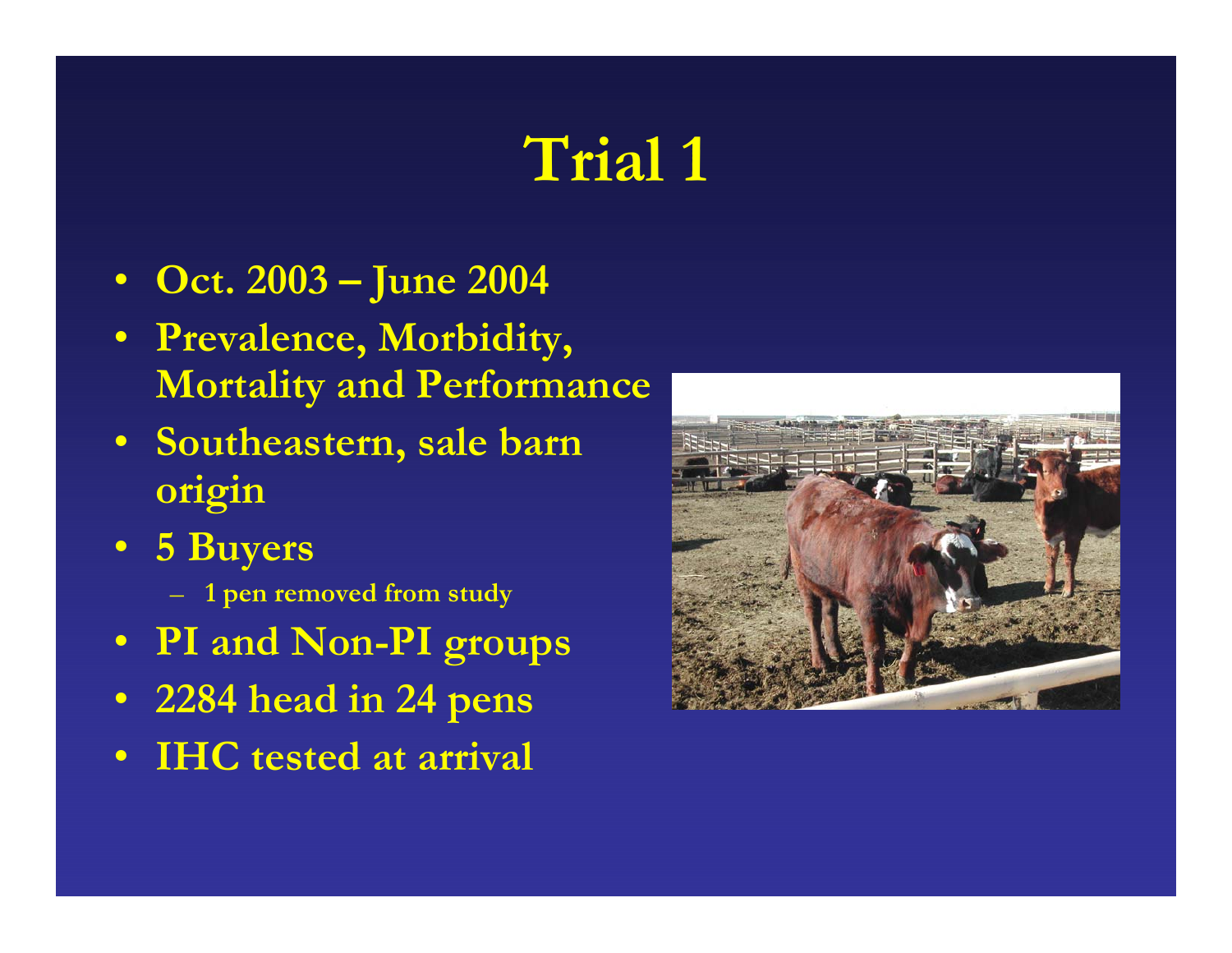# **Results**

- $\bullet$  **Prevalence Rate**
	- **.31% (7 PI animals)**
- **Pen Prevalence Rate**
	- **19 Non-PI pens, 5 PI pens**
	- **21% (5 of 24 pens placed had at least 1 PI)**
		- **2 pens had 2 PI animals**
- **5 of 7 PI's survived to slaughter (71 %)**
- **3 of 7 PI's required antibiotic therapy (43 %)**

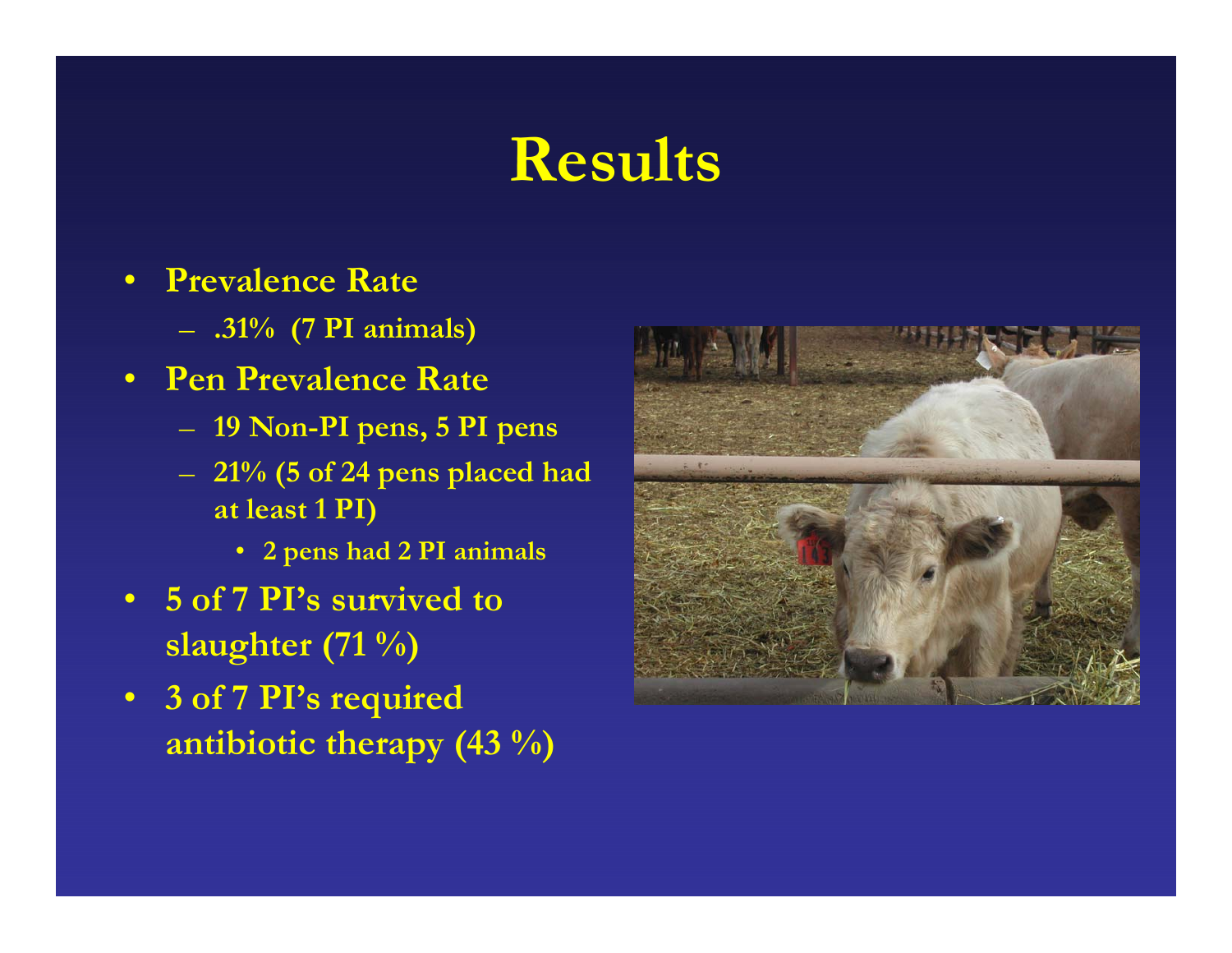# Results (cont.)

|            | #<br>Head | Pens           | Wt<br>${\bf \underline{In}}$ | Wt Out<br>Deads In | Wt<br>Gain | <b>DOF</b> | <b>ADG</b> | Consump<br>$\mathbf{Dry}$ | F/G<br>Deads In | <b>COG</b><br>Deads In |
|------------|-----------|----------------|------------------------------|--------------------|------------|------------|------------|---------------------------|-----------------|------------------------|
| <b>NPI</b> | 1731      | 19             | 571                          | 976                | 405        | 180        | 2.25       | 14.02                     | 6.26            | .691                   |
| PI         | 553       | $\overline{5}$ | 574                          | 931                | 357        | 177        | 2.00       | 13.75                     | 6.94            | .767                   |
| $P$ -value |           |                |                              | .04                | .58        | .07        | .53        | .02                       | .05             |                        |

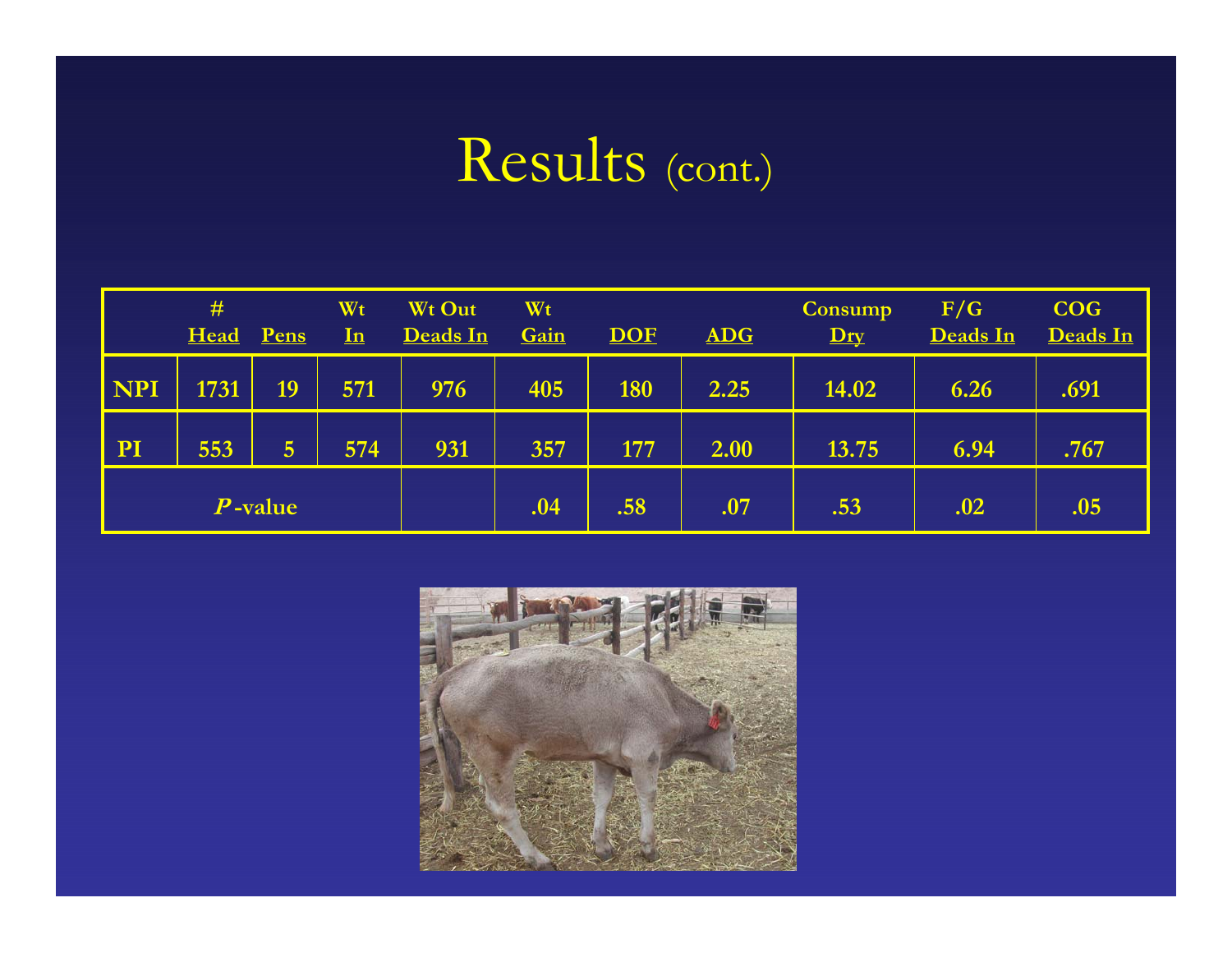## Results (cont.)

|            | $\frac{0}{0}$<br>Morb. | 1 <sup>st</sup> Relapse<br>Rate | 2 <sup>nd</sup> Relapse<br>Rate | # of<br>Tx' | Med. Cost<br>Per Head | $\frac{0}{0}$<br>Mort. | $\frac{0}{0}$<br><b>Railers</b> |
|------------|------------------------|---------------------------------|---------------------------------|-------------|-----------------------|------------------------|---------------------------------|
| <b>NPI</b> | 49.52                  | 46.0                            | 55.4                            | 1.72        | 25.40                 | 6.96                   | 6.34                            |
| PI         | 42.31                  | 43.7                            | 54.8                            | 1.68        | 23.10                 | 10.37                  | 6.39                            |
| $p$ -VALUE | .22                    | .71                             | .93                             | .76         | .43                   | .14                    | .97                             |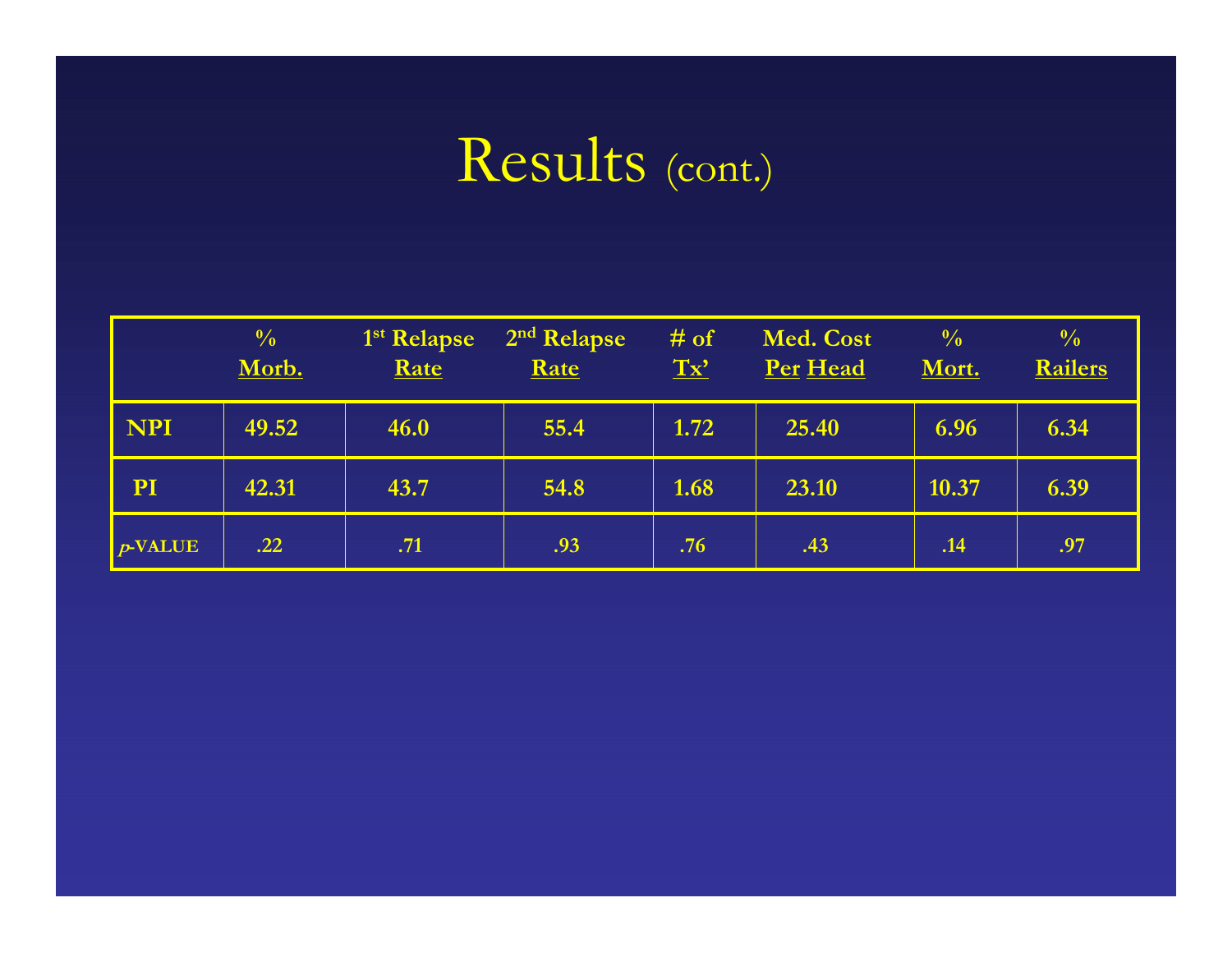# Mortality by DOF

|                 |               | $31$ DOF        |      | $<$ 61 DOF                       |      | $<$ 91 DOF |      | $< 121$ DOF |                    | $<$ 151 DOF |              | <b>Close Out</b> |
|-----------------|---------------|-----------------|------|----------------------------------|------|------------|------|-------------|--------------------|-------------|--------------|------------------|
|                 | $\frac{9}{6}$ | $\sqrt{2}$ DIFF |      |                                  |      |            |      |             |                    |             | $\vert \%$   | <b>N</b> % DIFF  |
| PI              | 4.95          |                 |      | $+144$   9.23   +83   9.91   +69 |      |            | 10.0 | $+56$       | $\vert 10.1 \vert$ | $+51$       | $\vert$ 10.3 | $+49$            |
| <b>NPI</b> 2.03 |               |                 | 5.03 |                                  | 5.88 |            | 6.43 |             | 6.68               |             | 6.90         |                  |



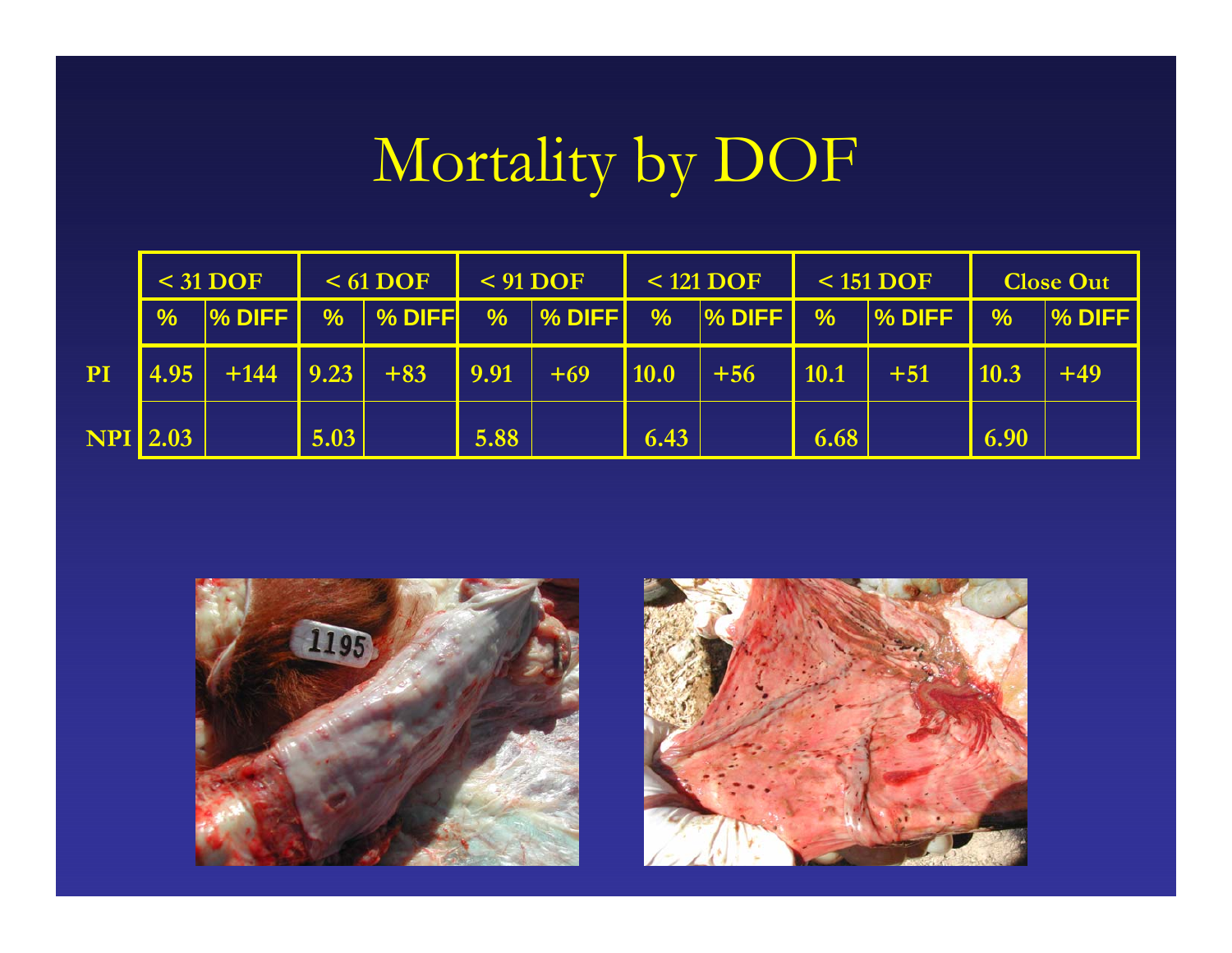**Effect of PI on BRD mortality versus No PI: Days on Feed**

- **553 cattle with PI exposure**
- **1731 cattle with no PI exposure**
	- **31 DOF : P<0.0001**
	- **61 DOF : P=0.0007**
	- **91 DOF : P=0.0008**
	- **121 DOF : P=0.0022**
	- **151 DOF : P=0.0027**
	- **Closeout : P=0.0019**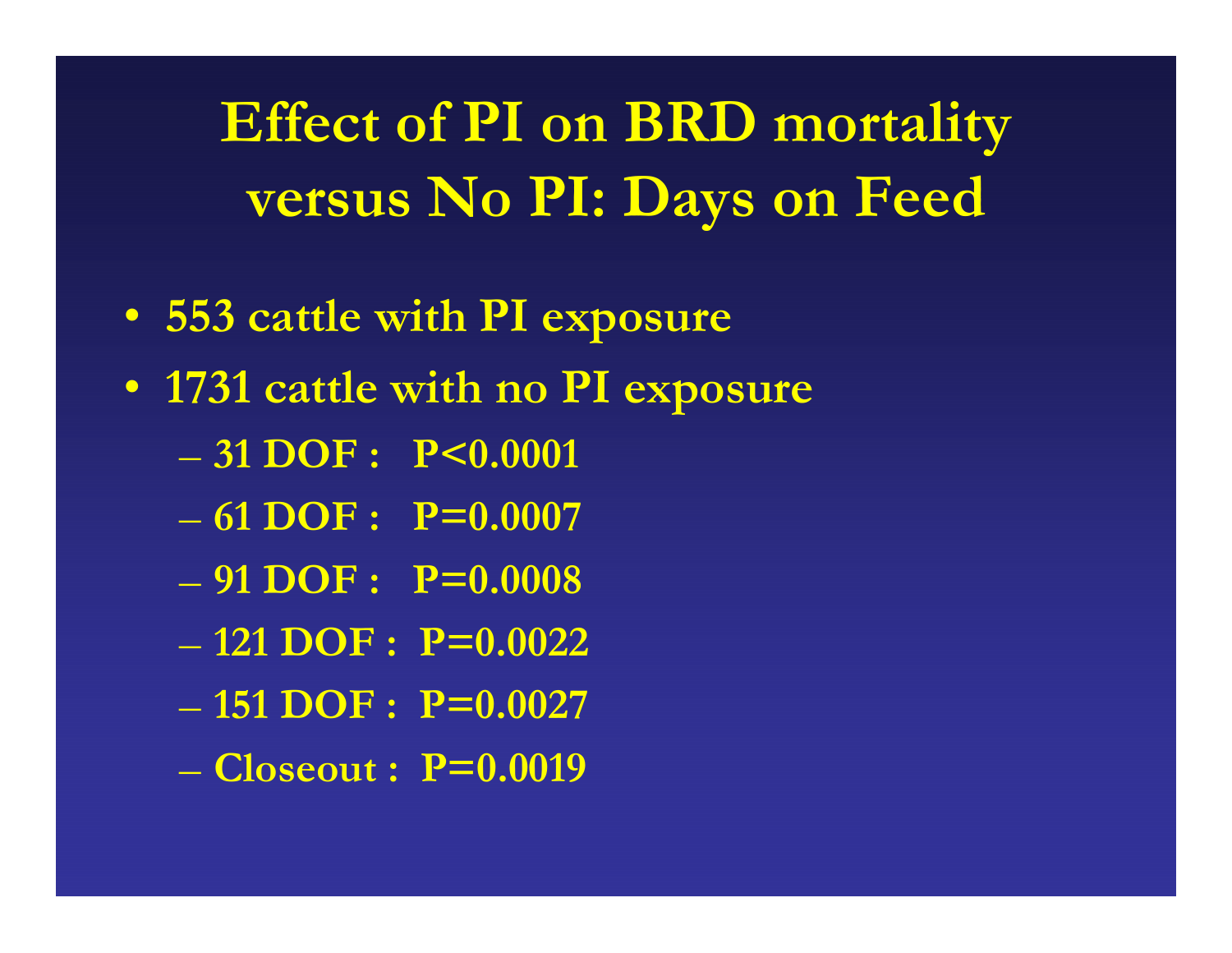#### **Trial 2**

**Evaluate the Effects of Persistent Infection with BVDV on Morbidity, Mortality and Performance in High Risk Feedlot Cattle.**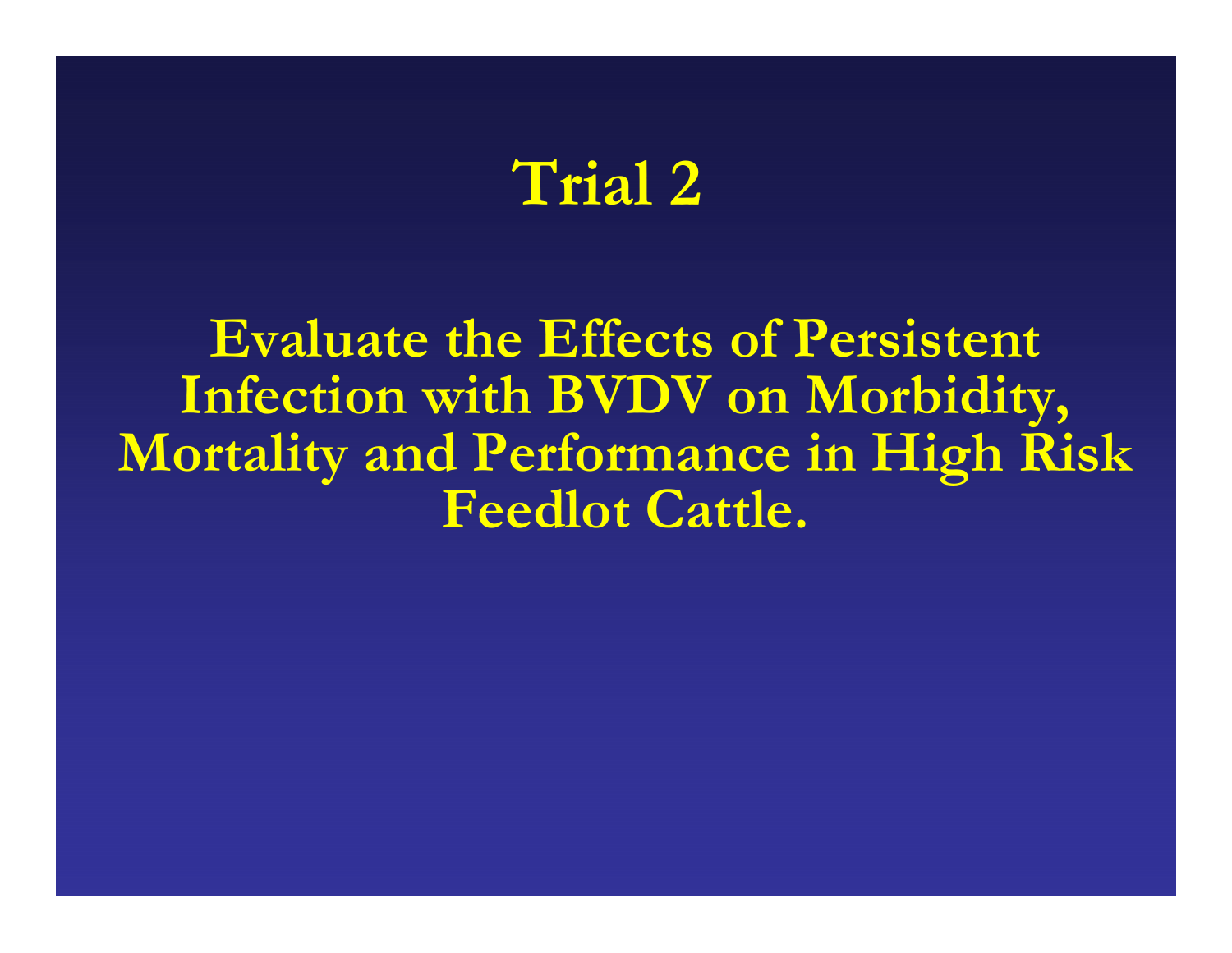# **Investigators**

**Bill Hessman DVM Dave Sjeklocha DVM Tim Murphy PhD Robert Fulton DVM, PhD Julia Ridpath PhD Mark Payton PhD**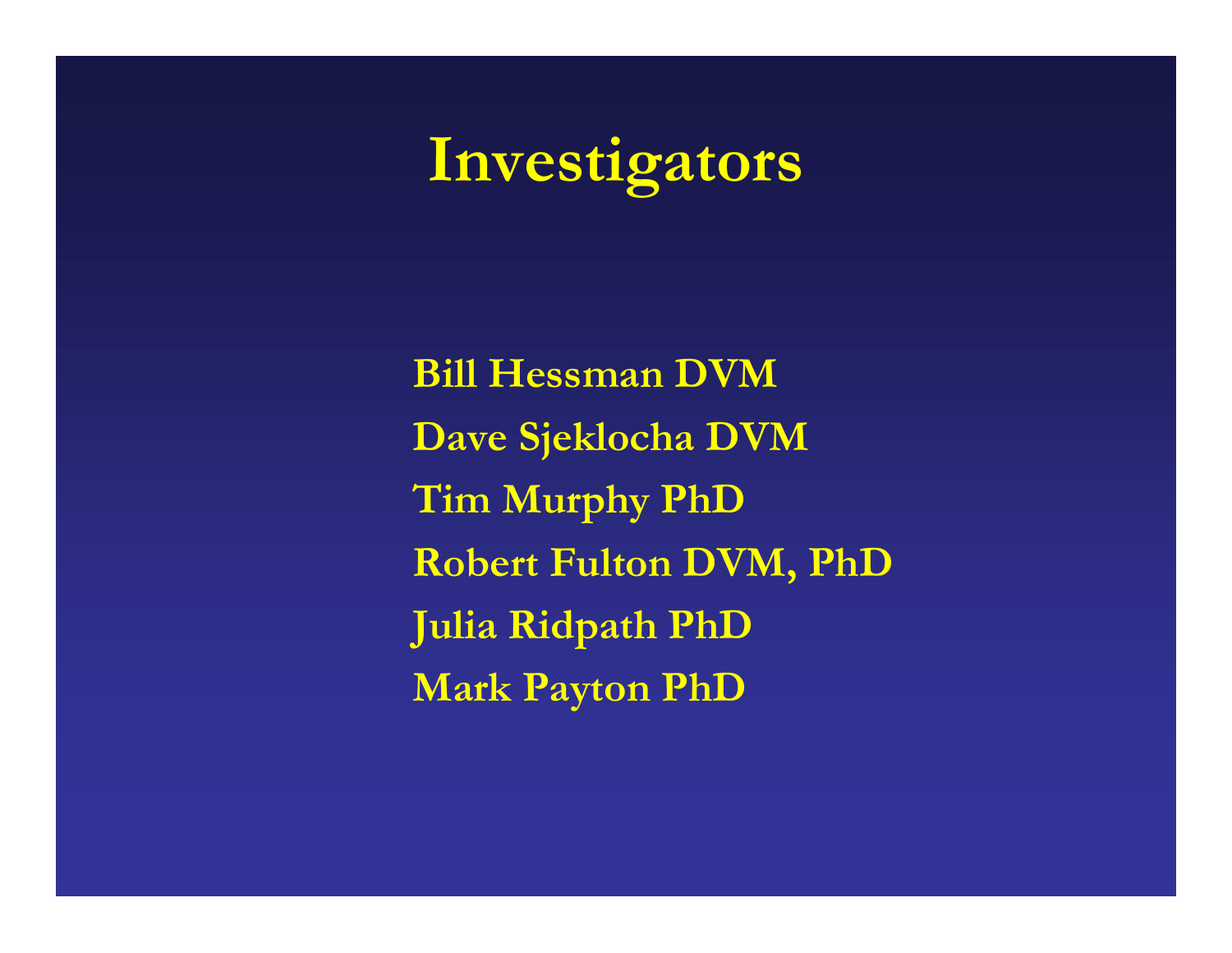# **Cattle Empire Trial**

- **Starter Phase (60 days)**
	- **July 1, 2004**
	- **New Starter yard (10,000 head)**
	- **5 cwt**
	- **Southeastern sale barn origin**
	- **Limit fed**
	- **Not implanted**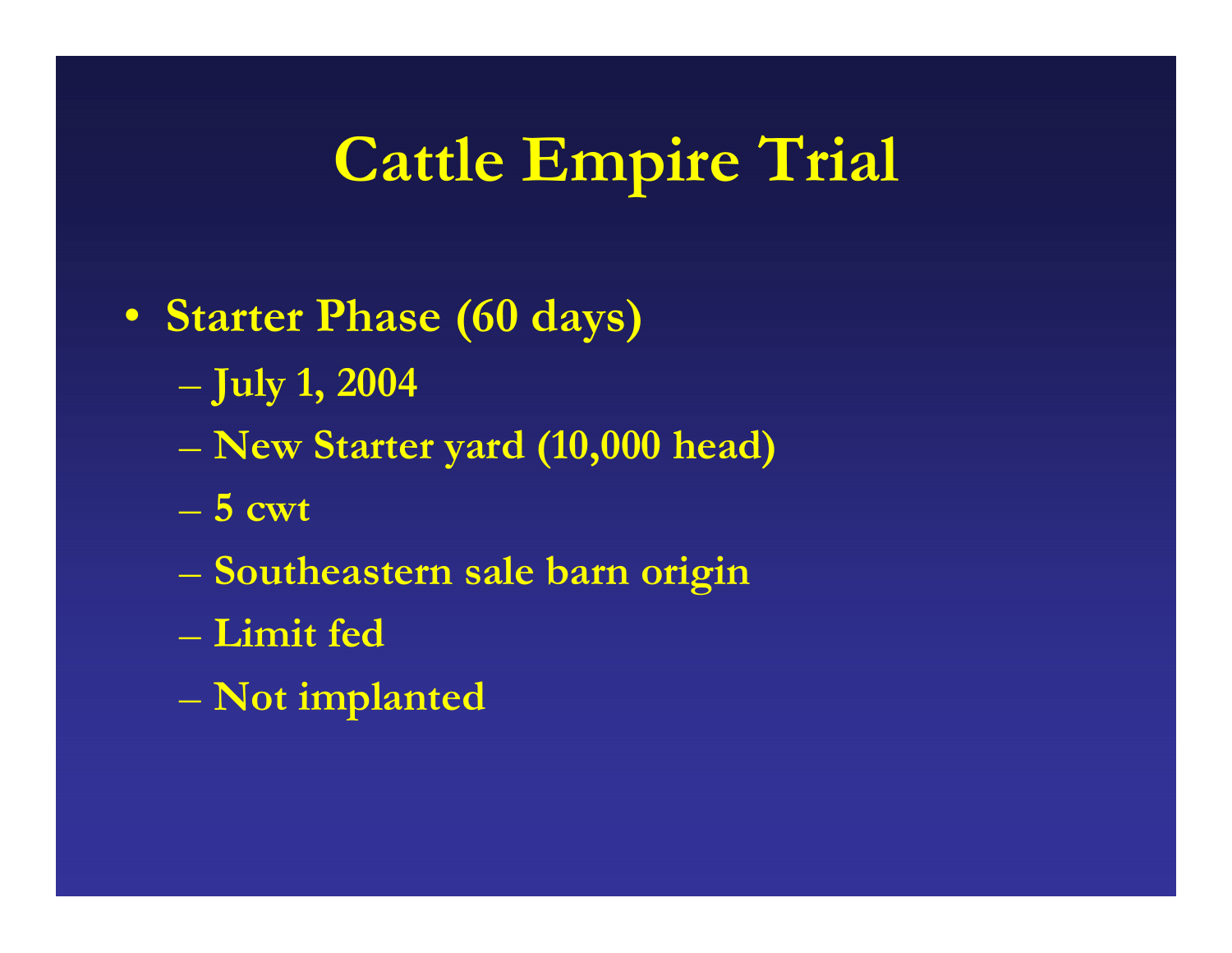# **Testing and Confirmation**

- **Tested 21,743 head in 240 pens**
- **BVD PI test by Antigen Capture Elisa by ear notch on arrival by Haskell County Animal Hospital, Sublette, Ks.**
	- **Positive tests confirmed by Dr. Fulton at OSU**
		- **Ag Capture**
		- **IHC**
		- **PCR**
		- **VI**
		- **Viruses subtyped by sequencing of 5' UTR at USDA (Ridpath)**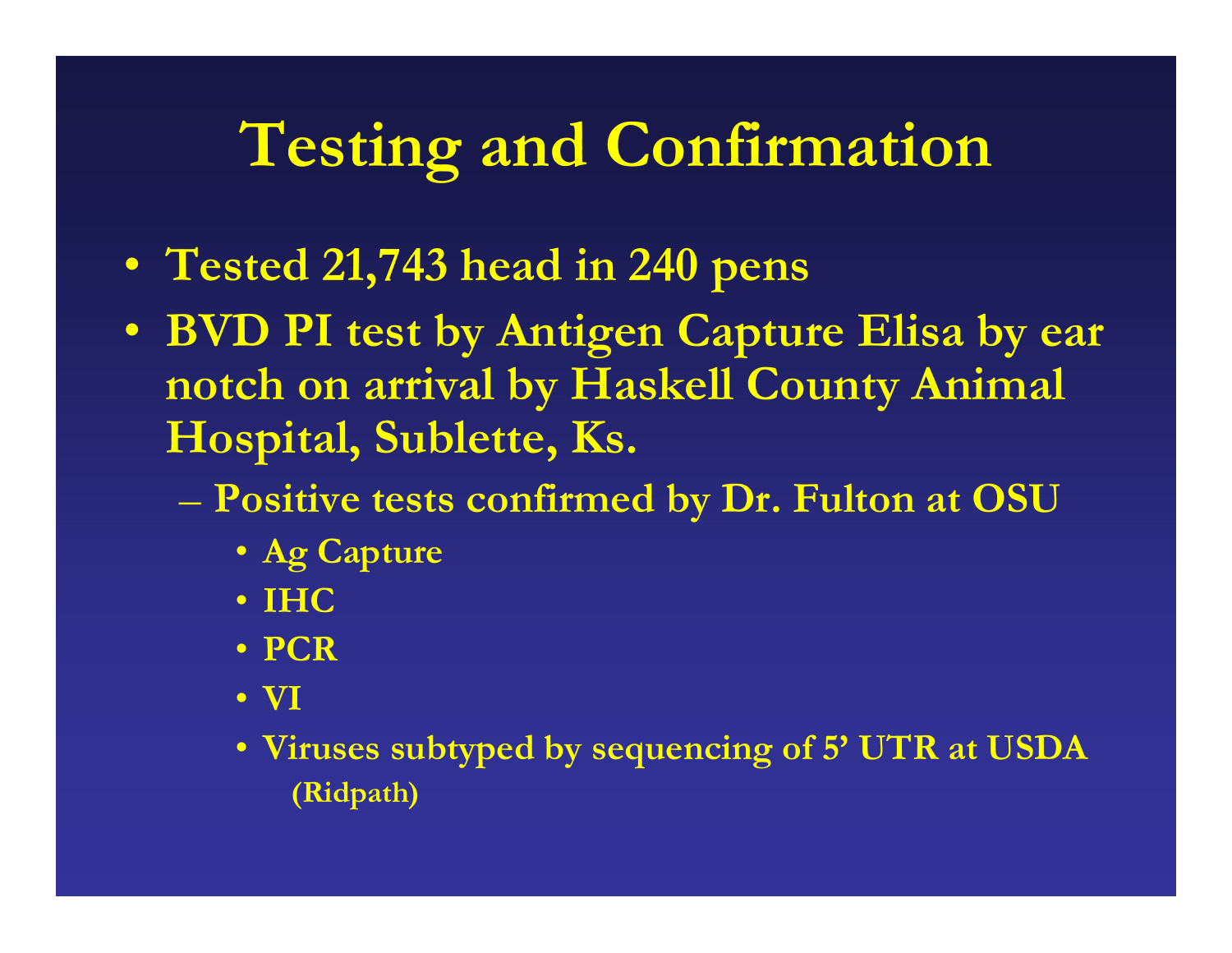# **Processing**

#### • **On arrival**

- **5-way viral (MLV BHV 1, PI3, BRSV, killed BVD 1a and BVD 2a)**
- **Mannheimia and Pasteurella**
- **Dewormer**
- **Clostridial**
- **Metaphylactic Injection**
- **Individual Identification and weighed**
- **Re-vaccination (day 10)**
	- **5-way viral (MLV BHV 1, PI3, BRSV, BVD 1a and 2a)**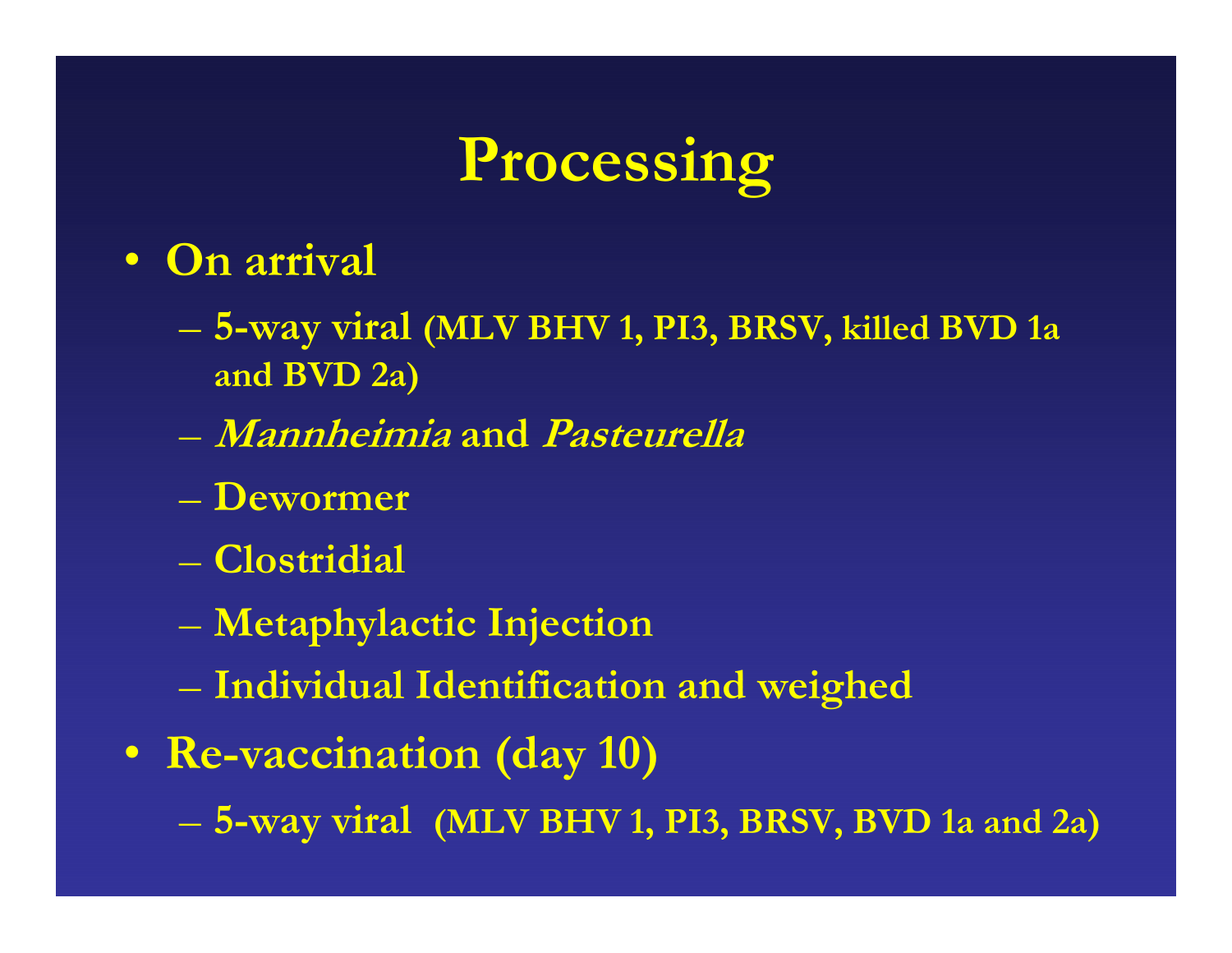# **Treatment Group Classification**

#### • **PI**

- **PI animal at arrival and left in pen**
- **PIR**
	- $\mathcal{L}_{\mathcal{A}}$ **PI animal at arrival and removed to quarantine pen**
- **NPIE**
	- **No PI animal at arrival, placed next to a PI pen**
- **NPIER**
	- $\mathcal{L}_{\mathcal{A}}$ **No PI animal at arrival, placed next to a PIR pen**
- **NPIU**
	- **No PI animal at arrival and remained totally unexposed**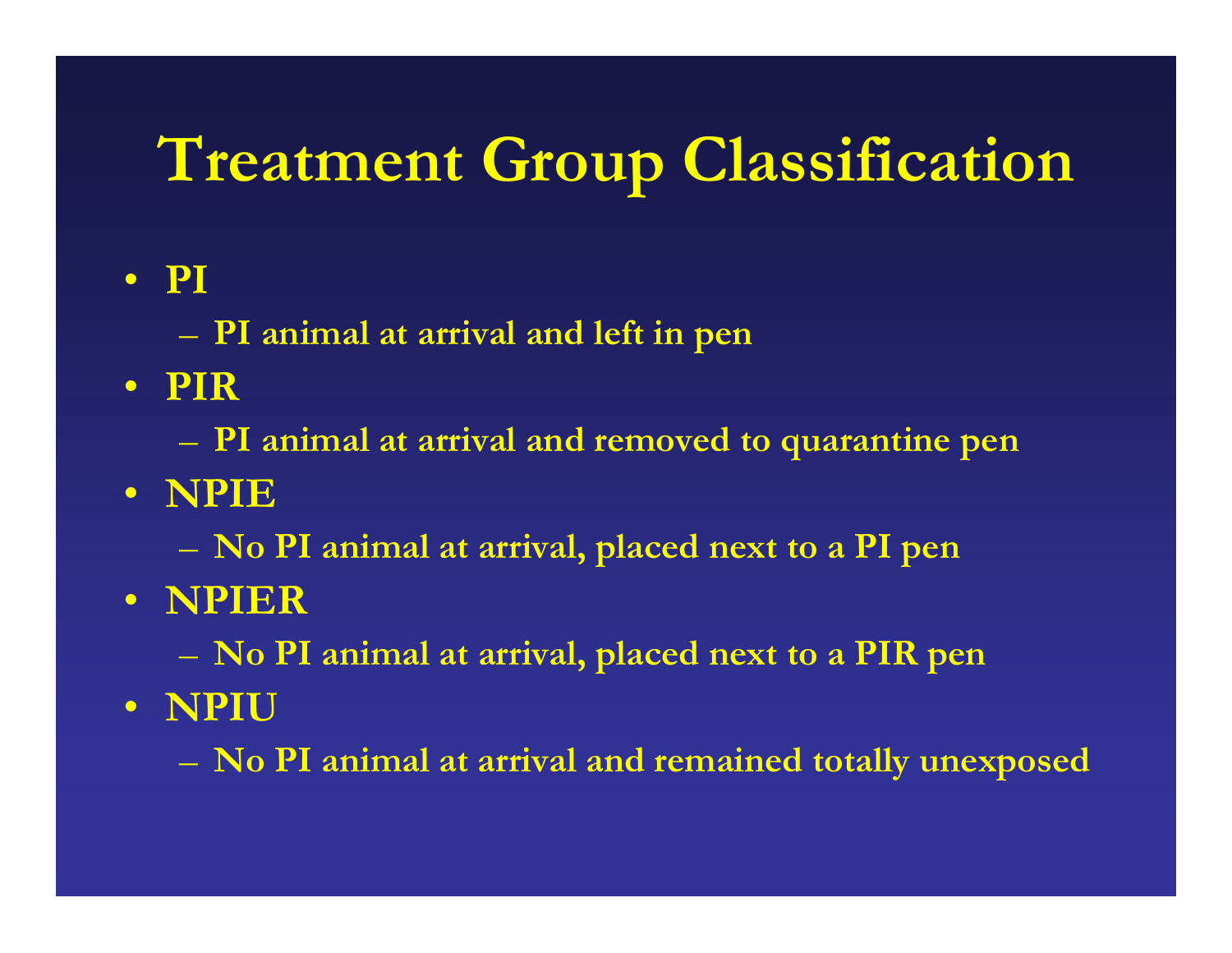**Trial 2: Evaluate the Effects of Persistent Infection with BVDV on Morbidity, Mortality and Performance in High Risk Feedlot Cattle: Performance**

- $\bullet$ **Weight Gain**
- $\bullet$ **Feed Gain Dry M**
- $\bullet$ **Average Daily Gain**
- **Cost of Gain**
- $\bullet$ **Morbidity %**
- **# 1st Pulls**
- **# 2nd Pulls**
- $\bullet$ **Relapse rate 1st**
- **# 3rd Pulls**
- **Relapse rate 2nd**
- **# 4th Pulls**
- **Relapse rate 3rd**
- **Railer %**
- **Mortality %**
- **Treatment cost**
- **# treatments**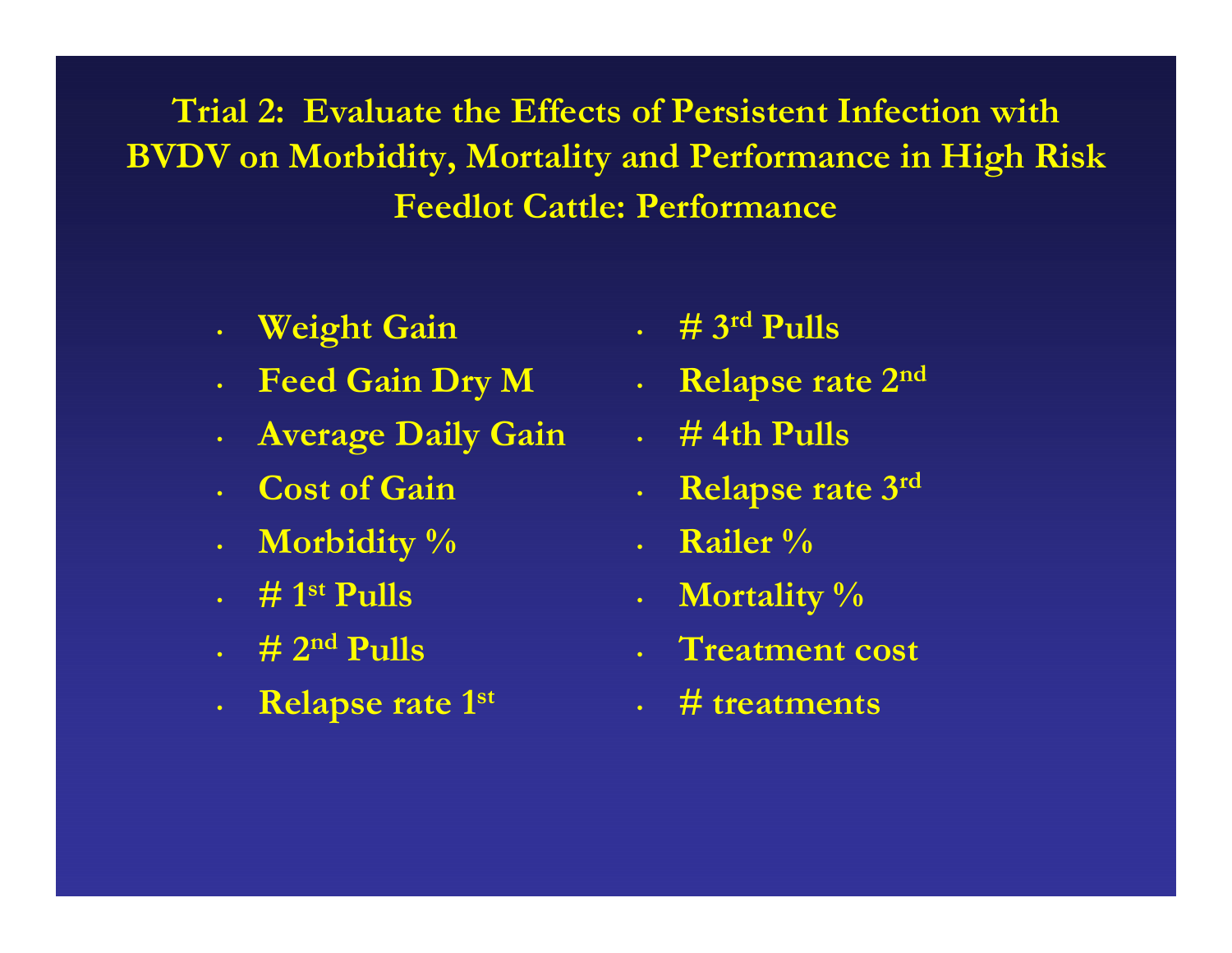#### **Cattle Empire BVD Trial**

#### **ALLEY 1-LEAVE PI'S IN ALLEY 2-REMOVE PI'S ALLEY 3-REMOVE PI'S**



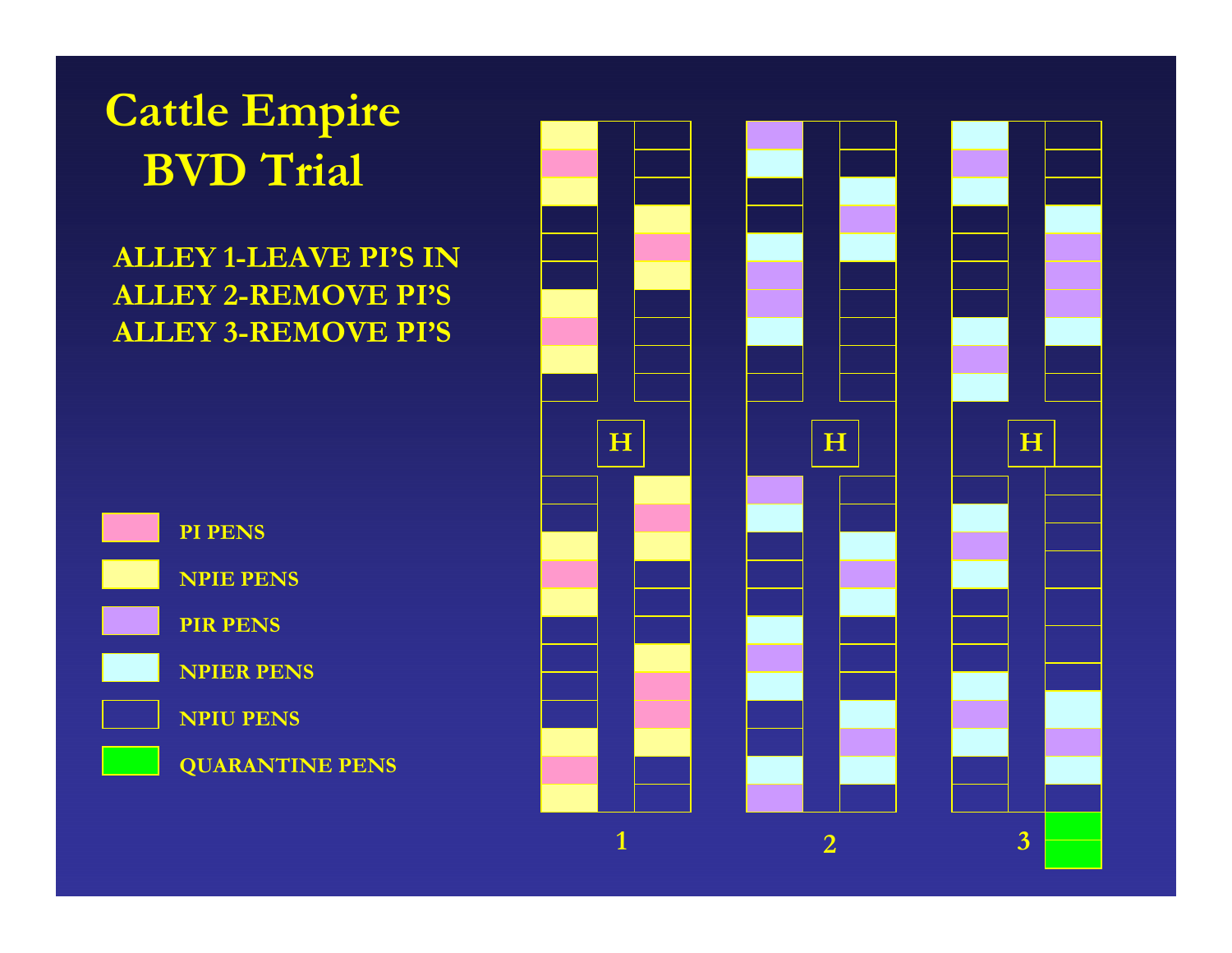## **PI Animal Removal**

- **Ag Capture test ran daily**
- **Positive animals pulled from pen within 48 hrs of processing for re-sampling. Positives in alley 1 (PI) returned to pen. Positives in alley's 2 & 3 (PIR) removed to quarantine.**
	- – **Follow-up samples for Dr. Fulton**
		- **Notch in PBS**
		- **Notch in formalin**
		- **Serum samples**
		- **Nasal swabs**
- **Animals in quarantine were not re-vaccinated or treated for health issues.**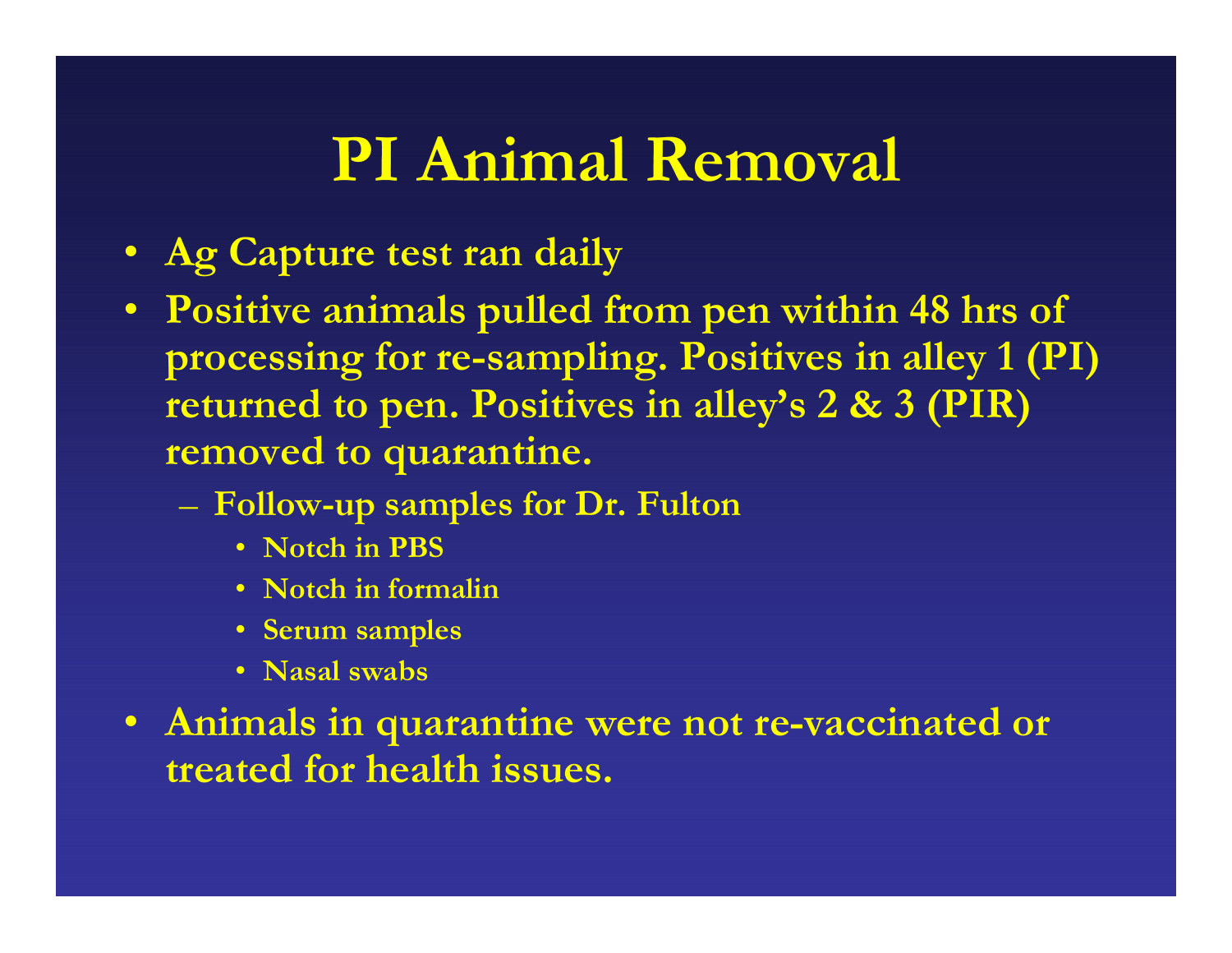#### **Quarantine Pens**

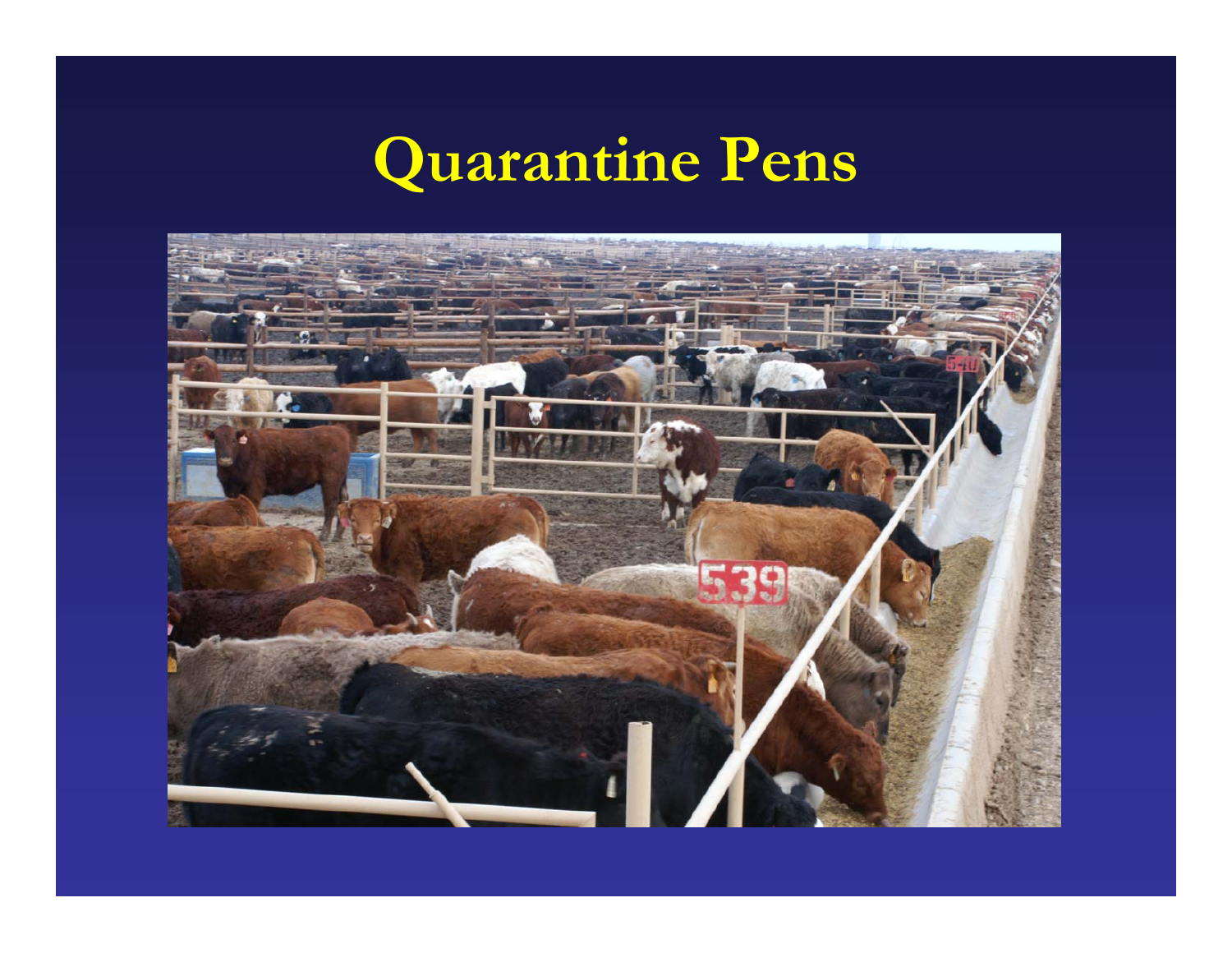# **Analysis**

- **21,743 animals tested in 240 pens/lots**
- $\bullet$  **Analysis based on:**
	- **Pens with majority of DOF at highest risk**
		- 214 pens with 19,336 head eligible for analysis
		- **Outliers removed (COG deads in outcome)**
			- 207 pens with 18,765 head eligible for analysis
	- **Pens with no status change throughout starter phase**
		- 167 pens with 15,348 head eligible for analysis
		- **Outliers removed (COG deads in outcome)**
			- 163 pens with 15,058 head eligible for analysis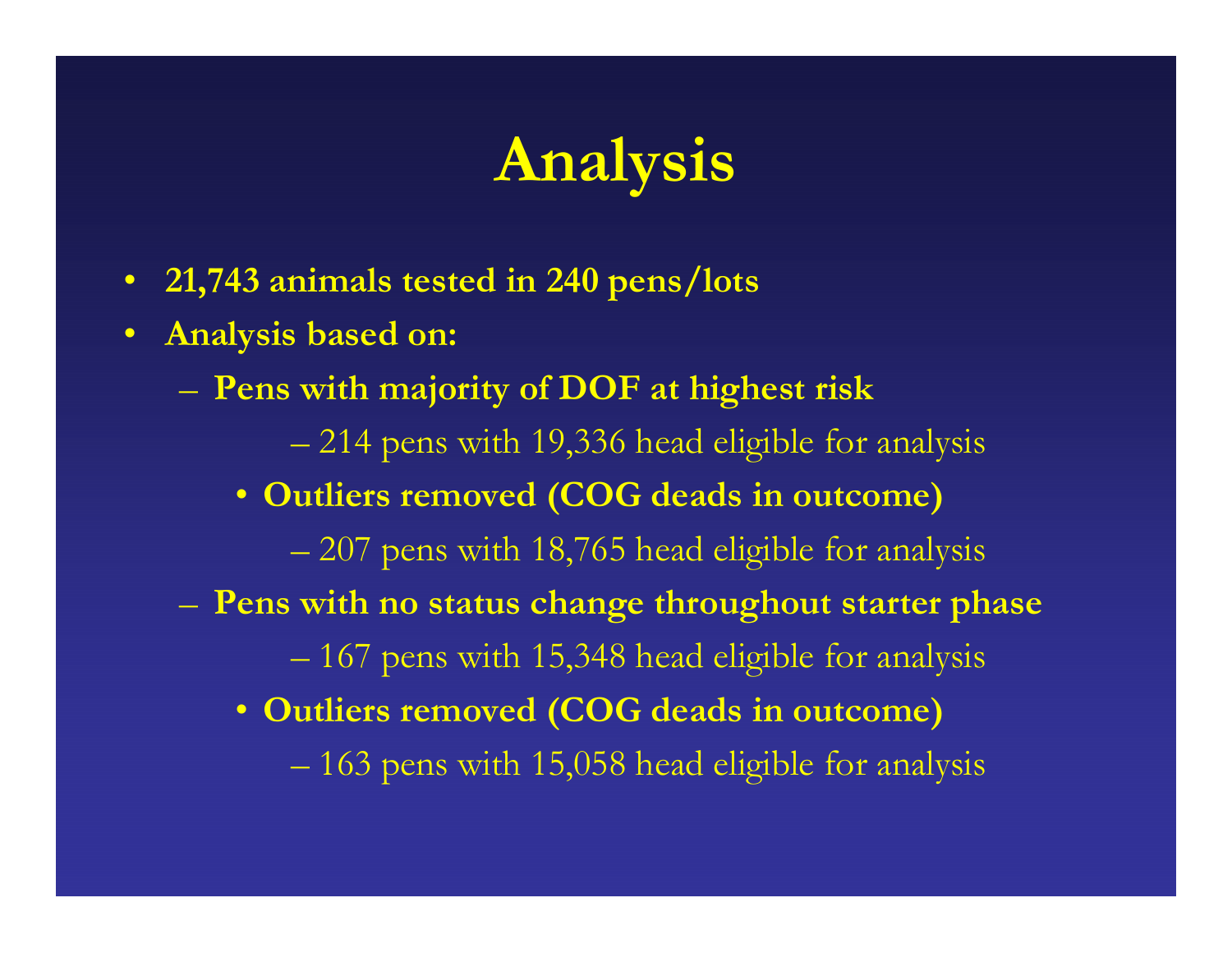#### **Statistical analysis**

- **Analysis of variance procedures conducted on all response variables using PROC MIXED in PC SAS Versions 9.**
- **Pairwise t-tests(LSMEANS) statement with DIFF option to determine differences in status.**
- **Significance level of 0.05 was used for all comparisons**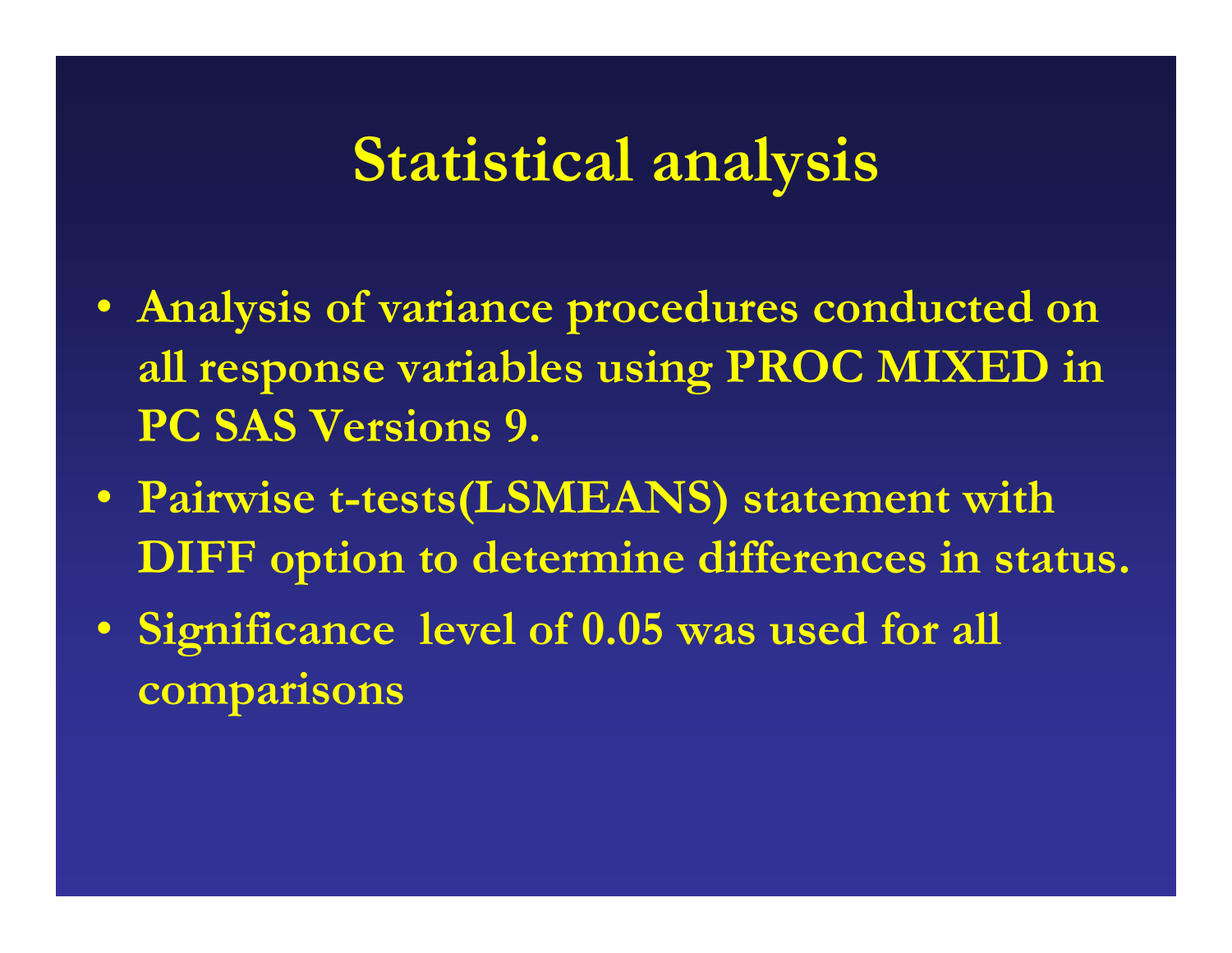# **Ineligibility**

- **Pens removed from analysis**
	- **One lot of cattle placed in 2 pens with different status**
		- **Feedyard close-out data based on lot**
	- **Missing sample at processing**
		- **Dead on truck and not tested**
	- **2 loads for 1 lot arriving at different date with PI in last load.**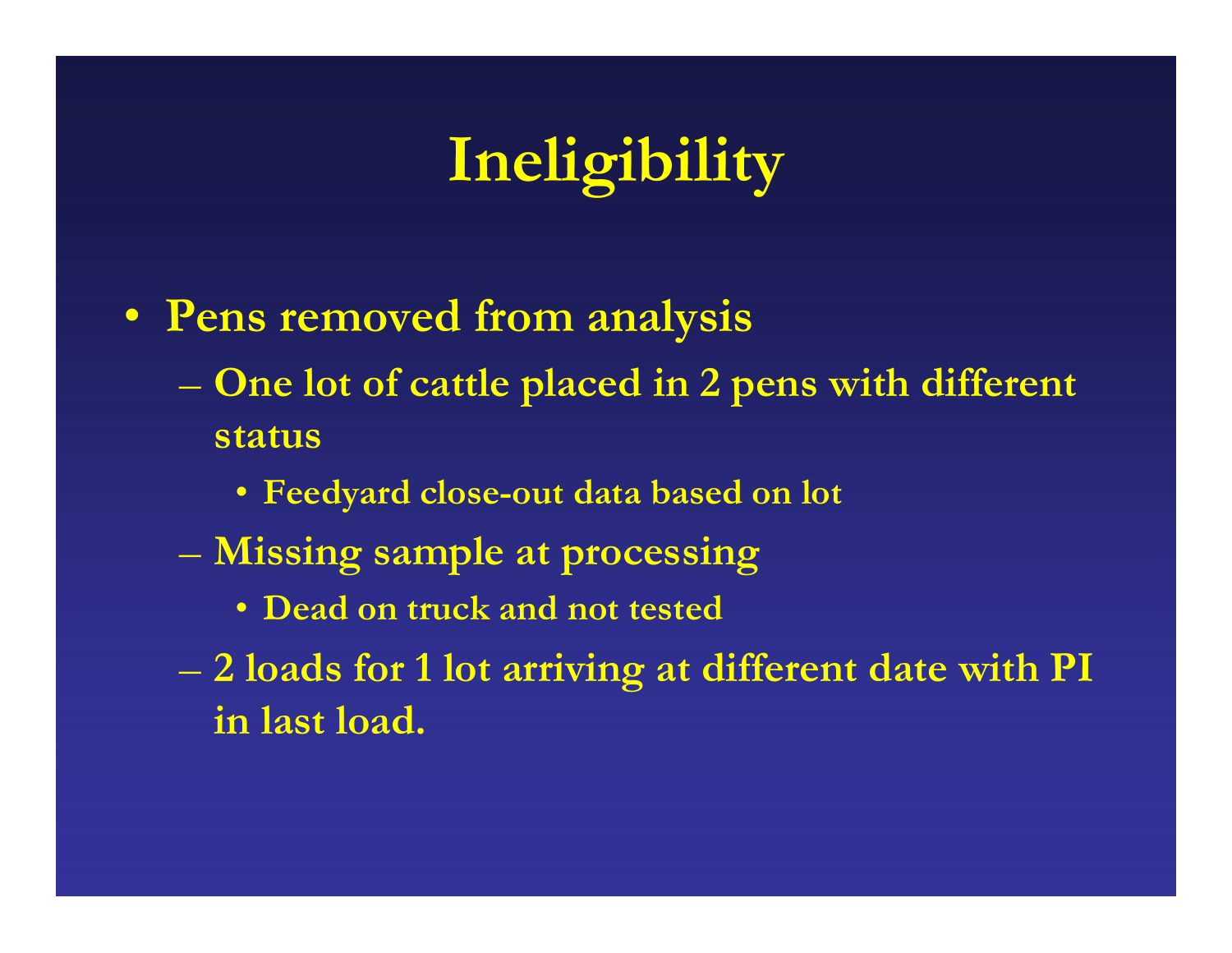#### **PI Prevalence Rate**

- **88 Antigen Capture positives at HCAH**
	- **2 animals subsequently found to be acutely infected**
	- **86 true PI's of 21,743**
		- **Prevalence rate of .40%**
- **74 pens PI positive (240 pens tested) Positive pen rate of 31%**
- **67 pens PI positive (pens with no status change and outliers removed)**
	- **Positive pen rate of 41%**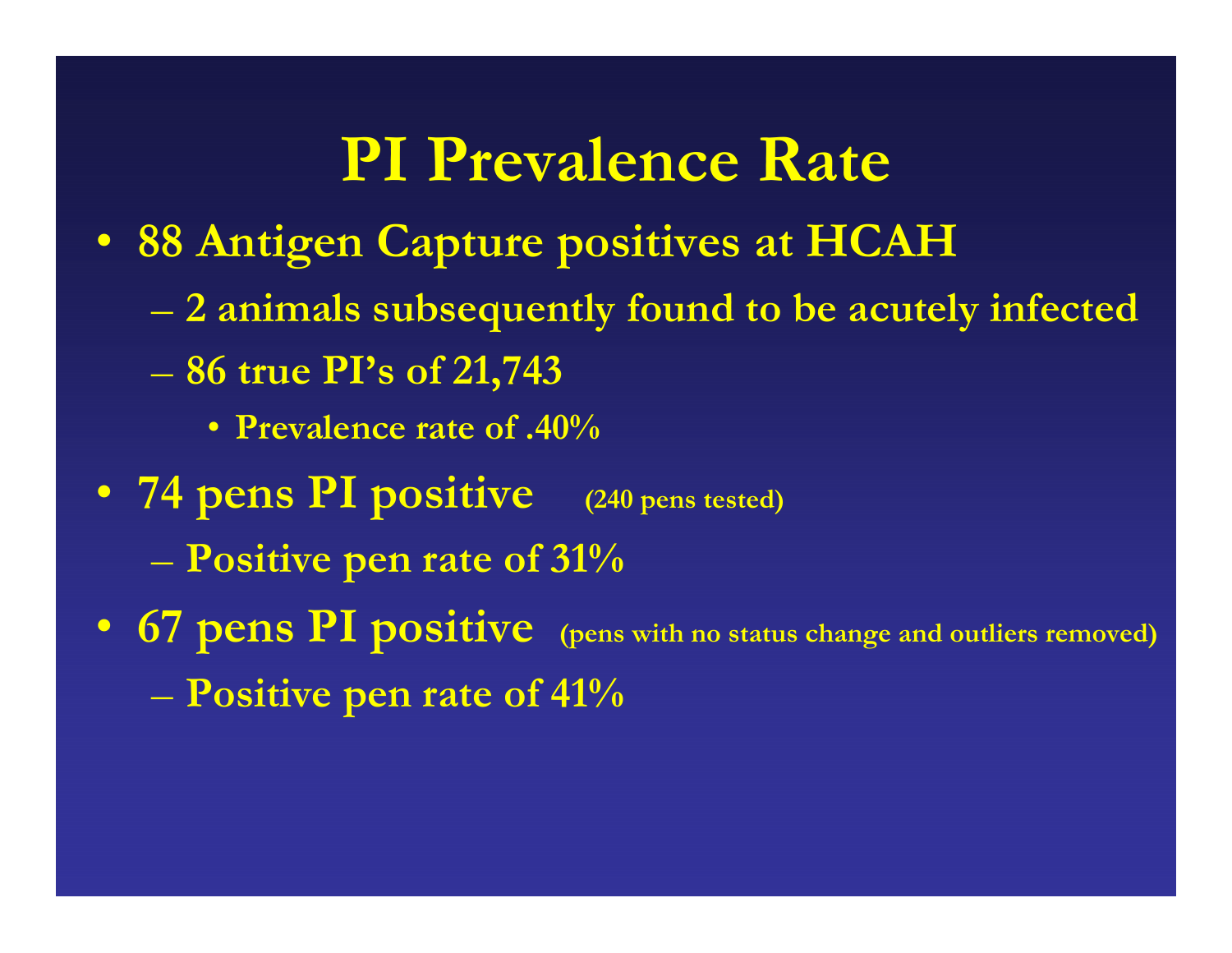## **PI Survival Rate**

- **22/86 (25.6%) Died during starter phase**
	- **Cause of death**
		- **14/22 (64%) Mucosal Disease**
		- **6/22 (27%) Respiratory**
		- **1/22 (4.5%) Other**
		- **1/22 (4.5%) Bloat**
- **4/37 (10.8%) Railed from PI pens-starter phase**
- **43/86 (50%) Survival Rate - Sold to slaughter or railed light**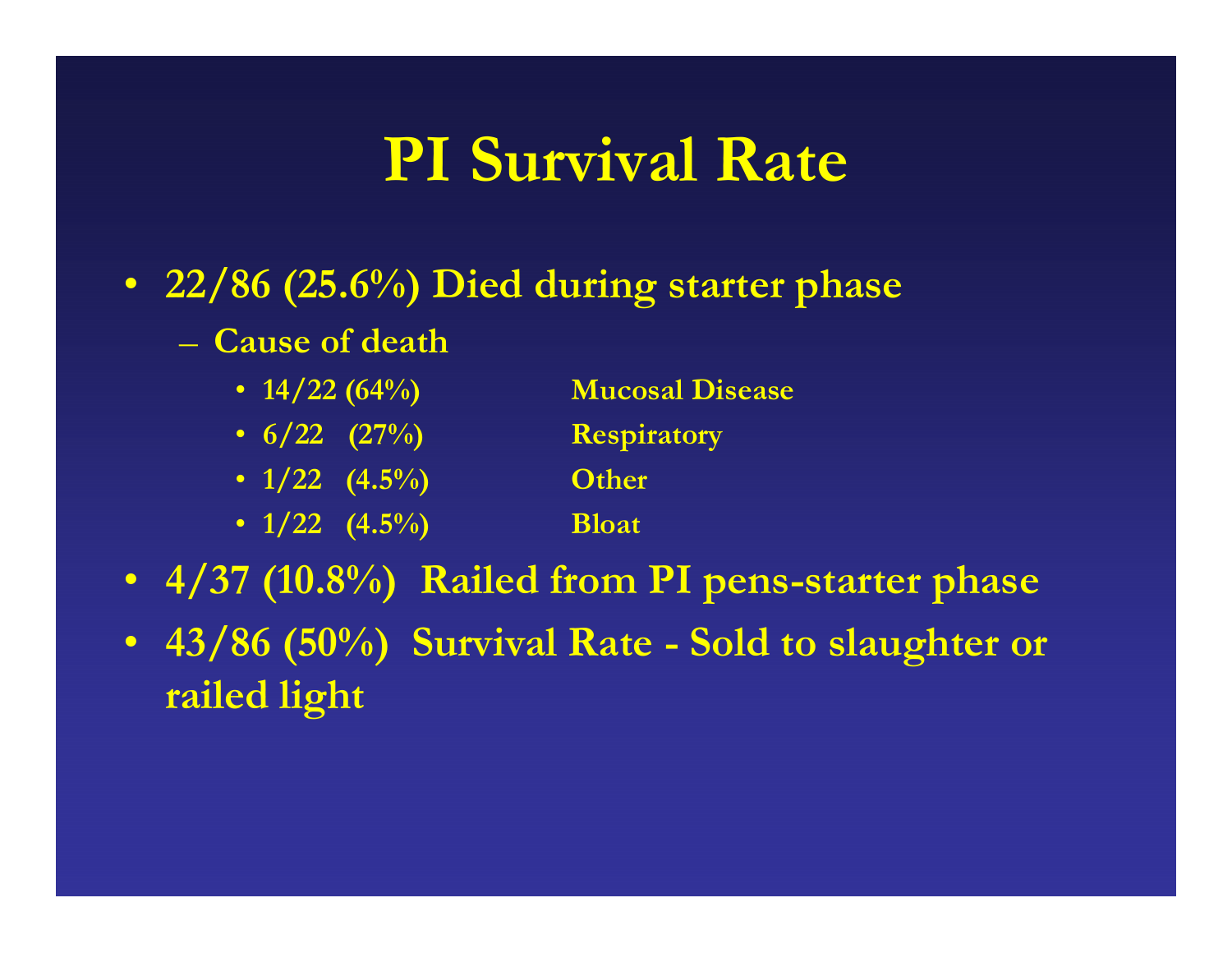# **PI Virus Subtypes**

| • BVDV 1b | $77.9\%$ |
|-----------|----------|
| • BVDV 1a | $11.6\%$ |
| • BVDV 2  | $10.5\%$ |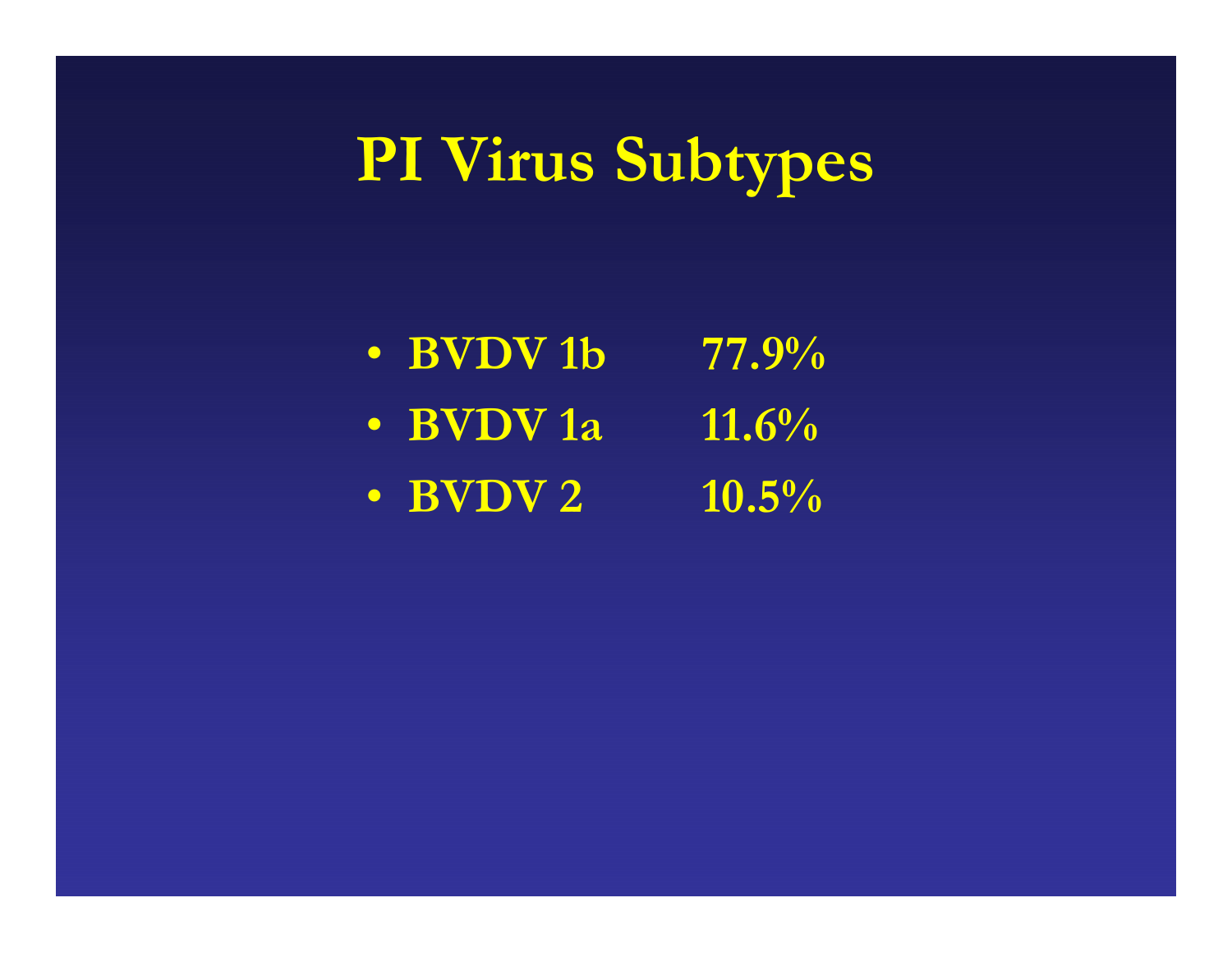#### Results – Performance Summary

#### **PENS WITH NO STATUS CHANGE OUTLIERS REMOVED**

| <b>STATUS</b> | <b>PENS</b> | <b>WT GAIN</b>   | $F/G$ DRY          | <b>ADG</b>        | <b>COG</b>        |
|---------------|-------------|------------------|--------------------|-------------------|-------------------|
|               |             | <b>DIN</b>       | <b>DIN</b>         | <b>DIN</b>        | <b>DIN</b>        |
| $\mathbf{PI}$ | 32          | 78c              | 11.02 <sup>a</sup> | $1.25$ $\degree$  | 1.63 <sup>a</sup> |
| <b>PIR</b>    | 35          | 87 <sup>bc</sup> | $8.27$ ab          | 1.36 bc           | $1.22$ ab         |
| <b>NPIE</b>   | 17          | 93 bc            | 7.27 <sup>b</sup>  | $1.49$ ab         | 1.02 <sup>b</sup> |
| <b>NPIER</b>  | 16          | $105$ ab         | 6.57 <sup>b</sup>  | 1.61 <sup>a</sup> | 0.91 <sup>b</sup> |
| <b>NPIU</b>   |             | 111a             | 6.44 <sup>b</sup>  | 1.65 <sup>a</sup> | 0.89 <sup>b</sup> |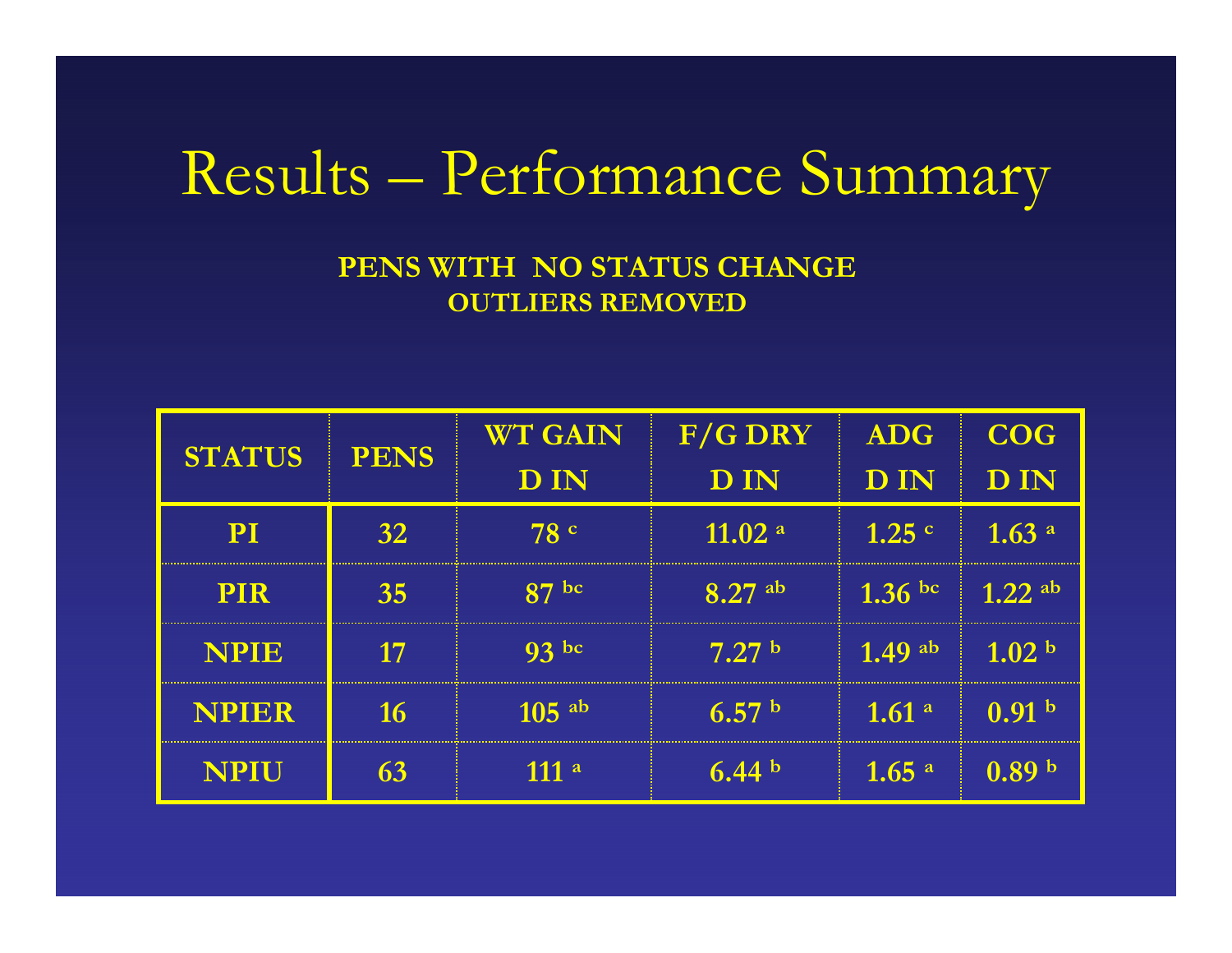#### Results – Health Summary

#### **PENS WITH NO STATUS CHANGE OUTLIERS REMOVED**

| <b>STATUS</b> | <b>MORB</b><br>$\frac{0}{0}$ | 1 <sup>ST</sup><br><b>RELAPSE</b><br><b>RATE</b> | <b>RAIL</b><br>$\frac{0}{0}$ | <b>MORT</b><br>$\frac{0}{0}$ | TX \$<br>/ HD         | $AVG \#$<br>OF TX'S |
|---------------|------------------------------|--------------------------------------------------|------------------------------|------------------------------|-----------------------|---------------------|
| <b>PI</b>     | $34.0$ ab                    | $46%$ a                                          | 4.5 <sup>a</sup>             | 3.5 <sup>a</sup>             | 16.80 a               | 1.79 <sup>a</sup>   |
| <b>PIR</b>    | 36.0 <sup>a</sup>            | $-43\%$ ab                                       | 4.7 <sup>a</sup>             | 2.9 <sup>a</sup>             | 15.84 <sup>a</sup>    | 1.73 <sup>a</sup>   |
| <b>NPIE</b>   | $29.2 \text{ bc}$            | $-45\%$ ab                                       | $3.6$ ab                     | $2.4$ ab                     | $16.45$ <sup>al</sup> | 1.72 <sup>a</sup>   |
| <b>NPIER</b>  | 24.8 <sup>c</sup>            | $35\%$ c                                         | 2.7 <sup>b</sup>             | 1.3 <sup>b</sup>             | 14.30 a               | 1.58 <sup>a</sup>   |
| <b>NPIU</b>   | $28.5~{\rm bc}$              | $39\%$ bc                                        | 2.7 <sup>b</sup>             | 1.6 <sup>b</sup>             | 15.46 <sup>a</sup>    | 1.65 <sup>a</sup>   |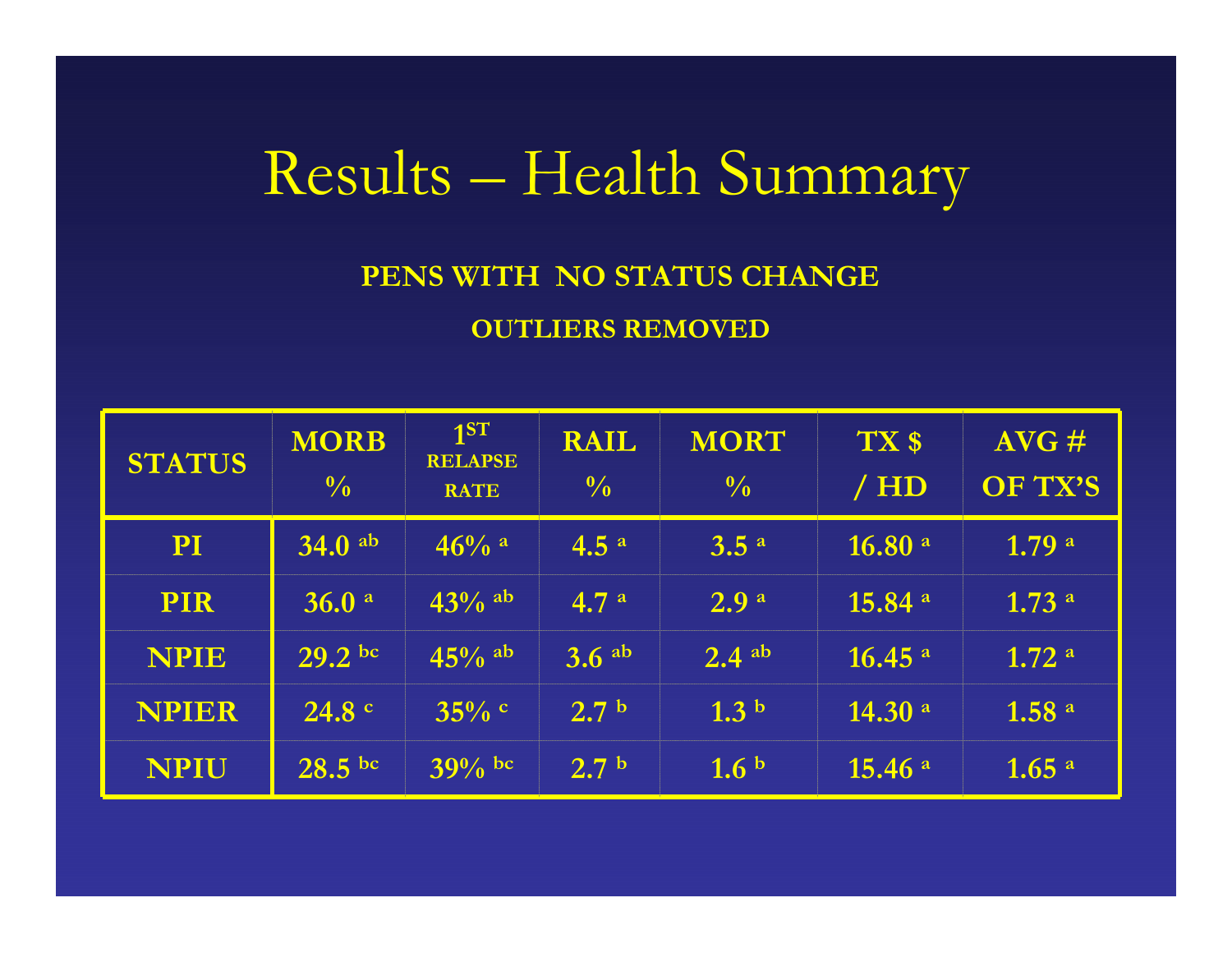#### **PI vs PIR and NPIE vs NPIER**

**Performance Outcomes Pens with no status change and outliers removed**

|            | <b>PENS</b>     | DIN            | WT. OUT   WT. GAIN/HD<br><b>DIN</b> | F/G<br><b>DIN</b> | <b>ADG</b><br><b>DIN</b> | COG.<br><b>DIN</b> |
|------------|-----------------|----------------|-------------------------------------|-------------------|--------------------------|--------------------|
| PI         | 32 <sub>1</sub> | 584            | 78                                  | 11.02             | 1.25                     | 1.63               |
| <b>PIR</b> | 35 <sub>1</sub> | 585            |                                     | 8.27              | 1.36                     | 122                |
| P-value    |                 | $0.96^{\circ}$ | 0.18                                | 0.06              | 02                       |                    |

|              | <b>PENS</b>     | $\overline{D}$ IN | WT. OUT   WT. GAIN/HD<br>$\mathbf{D}$ IN | F/G<br><b>DIN</b> | ADG<br><b>DIN</b> | <b>COG</b><br><b>DIN</b> |
|--------------|-----------------|-------------------|------------------------------------------|-------------------|-------------------|--------------------------|
| <b>NPIE</b>  |                 | 622               |                                          | 7.27              | 1.49              | 1.02                     |
| <b>NPIER</b> | 16 <sup>1</sup> | 638               | 105                                      | 6.57              | 1.61              | 0.91                     |
| P-value      |                 | 0.39              | 0.27                                     | 0.74              | 03                | 0.73                     |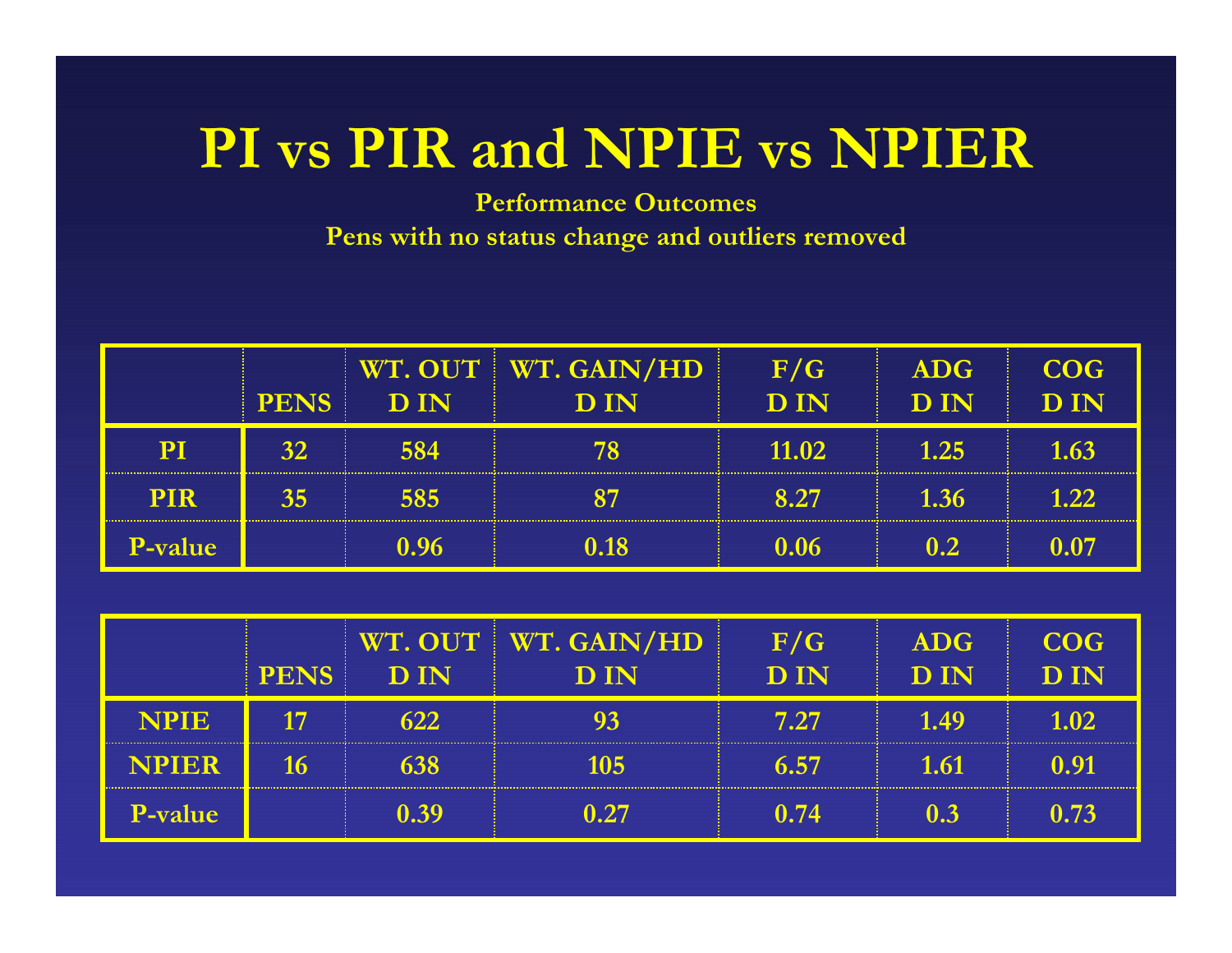#### **PI vs PIR and NPIE vs NPIER**

**Health Outcomes**

|             | <b>MORB</b><br>$\frac{0}{0}$ | 1ST | 2 <sub>ND</sub><br><b>RELAPSE RELAPSE RELAPSE</b> | 3RD          | $\sim 9/$        | $\sqrt{0}$         |            | <b>RAIL MORT TX AVG #</b><br>COST OF TX'S |
|-------------|------------------------------|-----|---------------------------------------------------|--------------|------------------|--------------------|------------|-------------------------------------------|
| PI          | 33.6                         | 46  | 58                                                | $22^{\circ}$ | 4.52             | $3.52 \quad 16.80$ |            | 1.79                                      |
| <b>PIR</b>  | 36.1                         | 43  |                                                   | 26           | 4.74             |                    | 2.92 15.84 | 1.73                                      |
| P-<br>value | 0.4                          | 0.6 | 0.06                                              | 0.06         | 0.8 <sub>1</sub> | 0.29               | 0.39       | 0.32                                      |

|             | <b>MORB</b><br>$\frac{1}{2}$ | 1ST  | 2 <sub>ND</sub><br><b>RELAPSE RELAPSE RELAPSE</b> | 3RD         | <b>RAIL</b><br>$\frac{0}{0}$ | MORT  <br>$\frac{0}{0}$ | <b>ATX</b> | $AVG \#$<br>COST OF TX'S |
|-------------|------------------------------|------|---------------------------------------------------|-------------|------------------------------|-------------------------|------------|--------------------------|
| <b>NPIE</b> | 29.2                         | 45.3 | 46                                                | <b>30.4</b> |                              | $3.58$ 2.38             | 16.45      | 1.72                     |
| NPIER       | 24.8                         | 35.1 | 49                                                | 23.6        | 2.68                         | $-1.27$                 | 14.30      | 1.58                     |
| P-value     | 0.32                         | 0.03 | 0.66                                              | 0.48        | 0.45                         | 0.18                    | 0.19       | 0.13                     |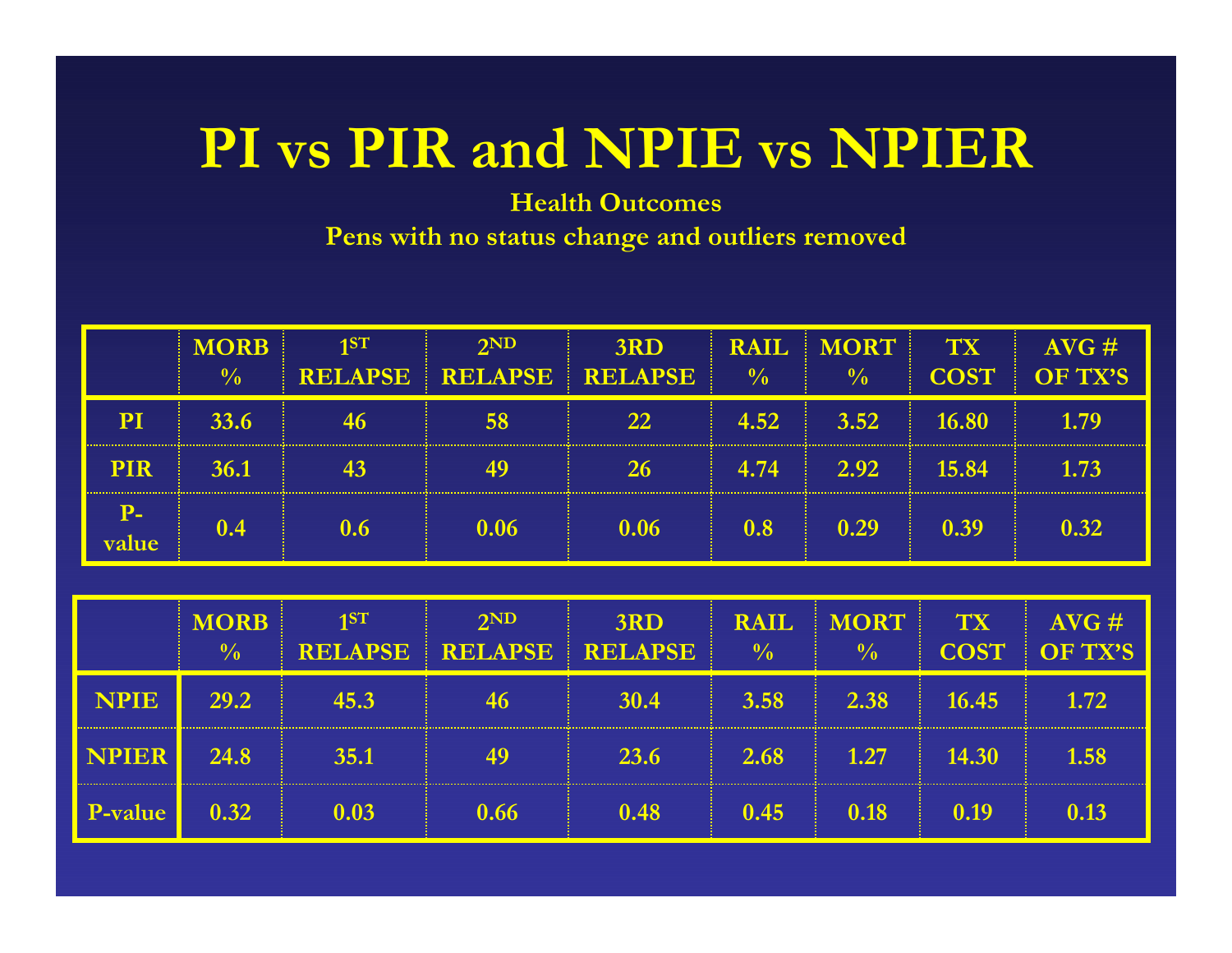#### **Biologic Groups Performance Outcomes**

| <b>TREATMENT</b><br><b>GROUP</b> | <b>PENS</b> | <b>WT GAIN</b><br><b>DIN</b> | F/G<br><b>DIN</b> | <b>ADG</b><br><b>DIN</b> | <b>COG</b><br><b>DIN</b> |
|----------------------------------|-------------|------------------------------|-------------------|--------------------------|--------------------------|
| PI & NPIE                        |             |                              | 9.72              | 1.33                     | 1.42                     |
| <b>PIR &amp; NPIER</b>           | 51          | 93                           | 7.74              | 1.44                     | 1.12                     |
| <b>P-VALUE</b>                   |             |                              | <b>AV</b>         | .11                      | .18                      |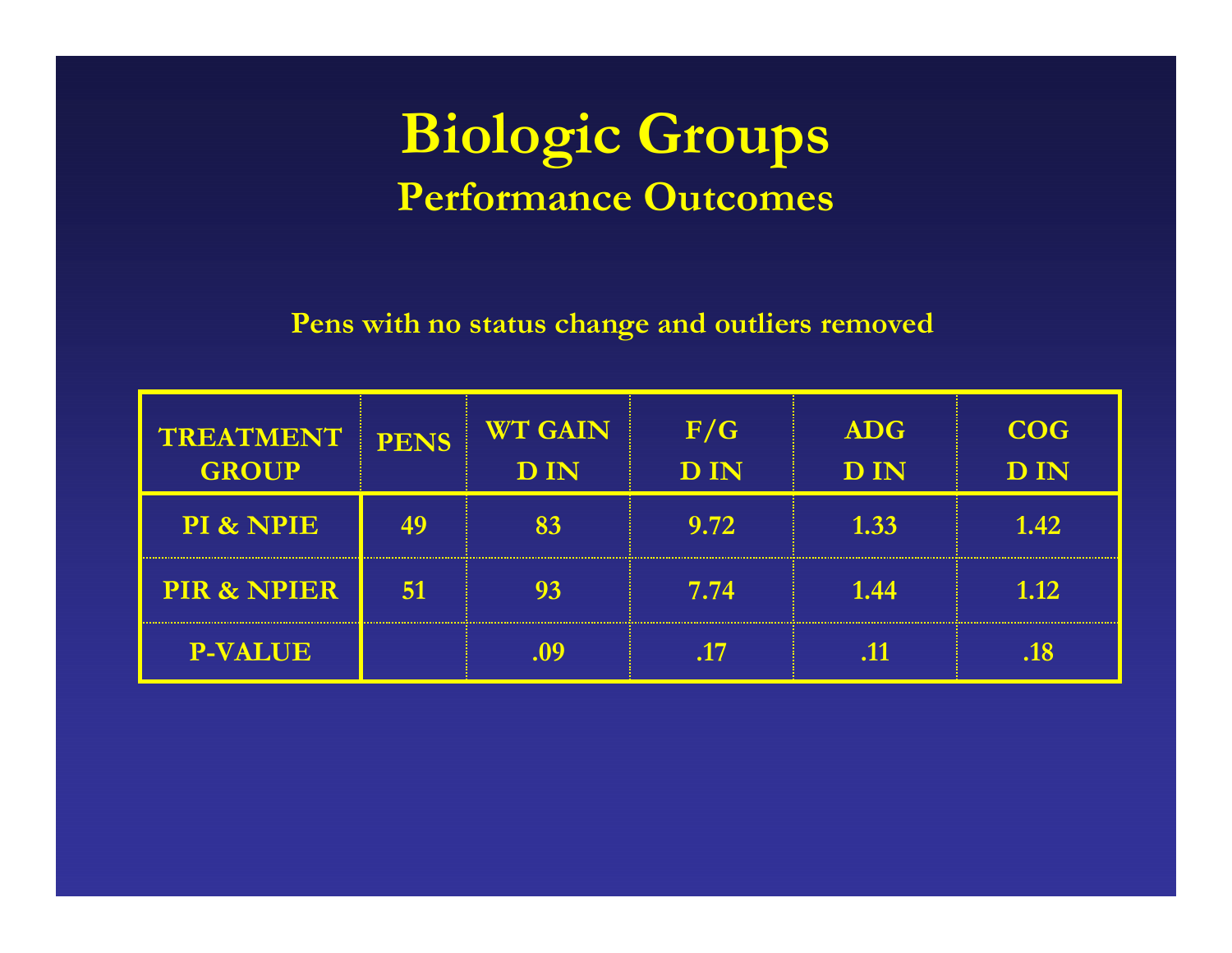#### **Biologic Groups Health Outcomes**

|                        |                 | 1ST            |               |               | <b>TX COST</b> |        |
|------------------------|-----------------|----------------|---------------|---------------|----------------|--------|
| <b>TREATMENT</b>       | <b>MORB</b>     | <b>RELAPSE</b> | <b>RAIL</b>   | <b>MORT</b>   | /HD            | $#$ OF |
| <b>GROUP</b>           | $\frac{0}{0}$   |                | $\frac{0}{0}$ | $\frac{0}{0}$ | <b>PLACED</b>  | TX'S   |
| PI & NPIE              | 32 <sub>2</sub> | 46             | 4.2           | 3.1           | 16.68          | 1.77   |
| <b>PIR &amp; NPIER</b> | 33              |                | 4.1           | 2.4           | 15.36          | 1.68   |
| <b>P-VALUE</b>         | .73             | .03            | .63           | .09           |                | .07    |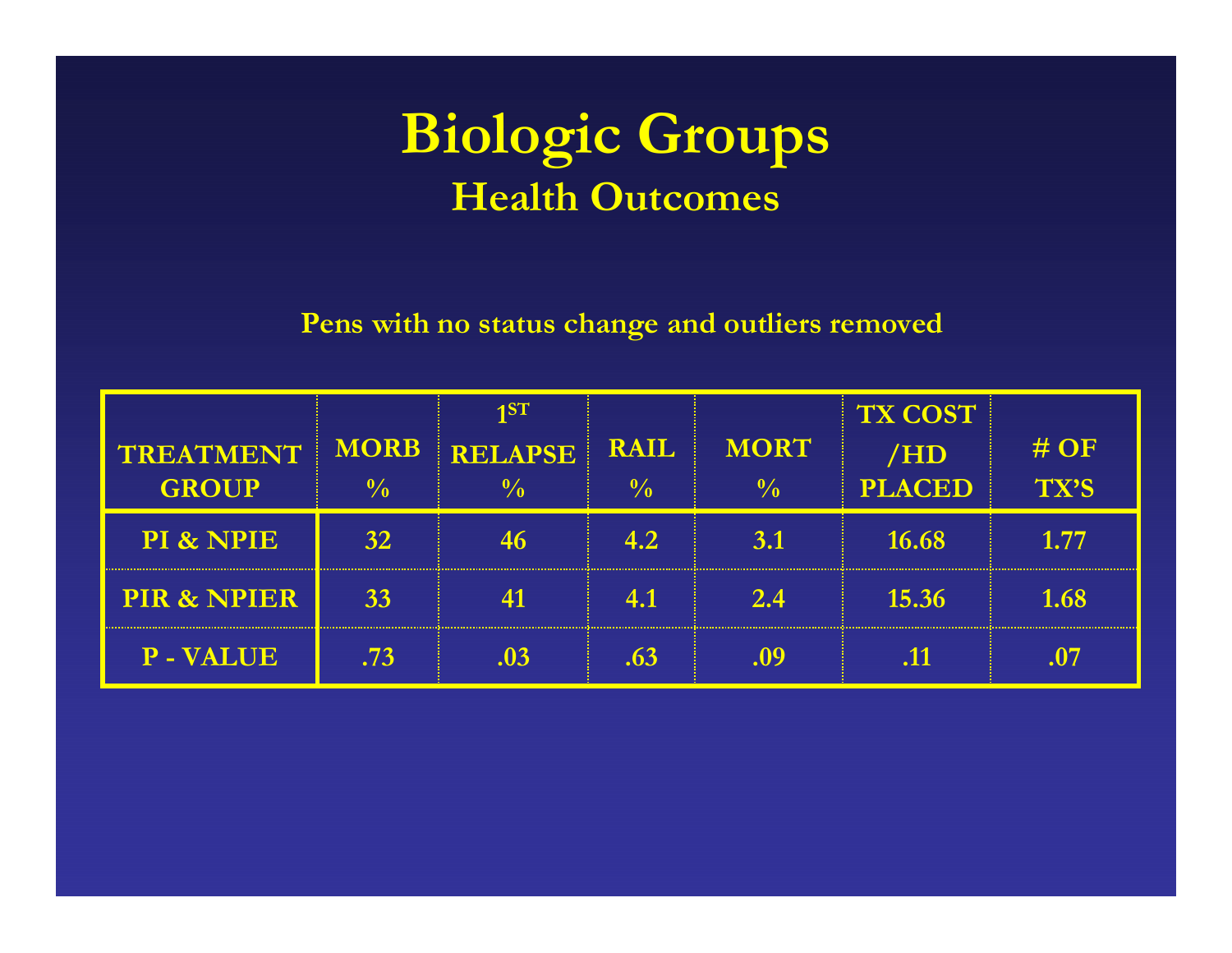**In-contact Pen Exposure Effect (fence vs. water tank exposure)**



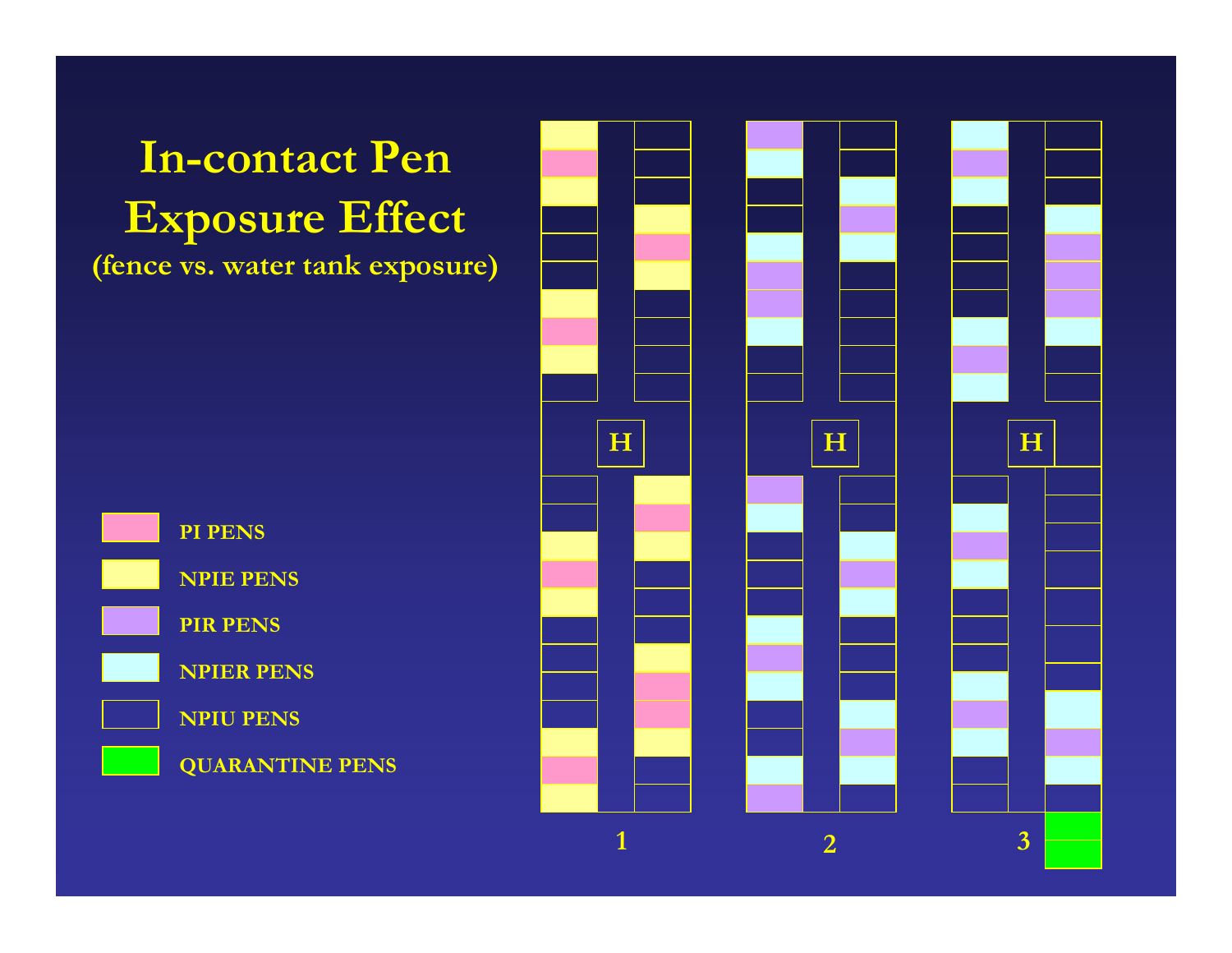#### **Fence vs Water Tank Exposure**

| <b>TREANMENT</b>  |             | <b>WT GAIN</b> | F/G        | <b>ADG</b> | <b>COG</b> |
|-------------------|-------------|----------------|------------|------------|------------|
| <b>GROUP</b>      | <b>PENS</b> | <b>DIN</b>     | <b>DIN</b> | <b>DIN</b> | <b>DIN</b> |
| <b>FENCE</b>      |             |                | 7.18       | 1.49       | 0.951      |
| <b>WATER TANK</b> |             |                | 7.55       | 1.42       | 1.097      |
| <b>P-VALUE</b>    |             |                | .73        | .66        |            |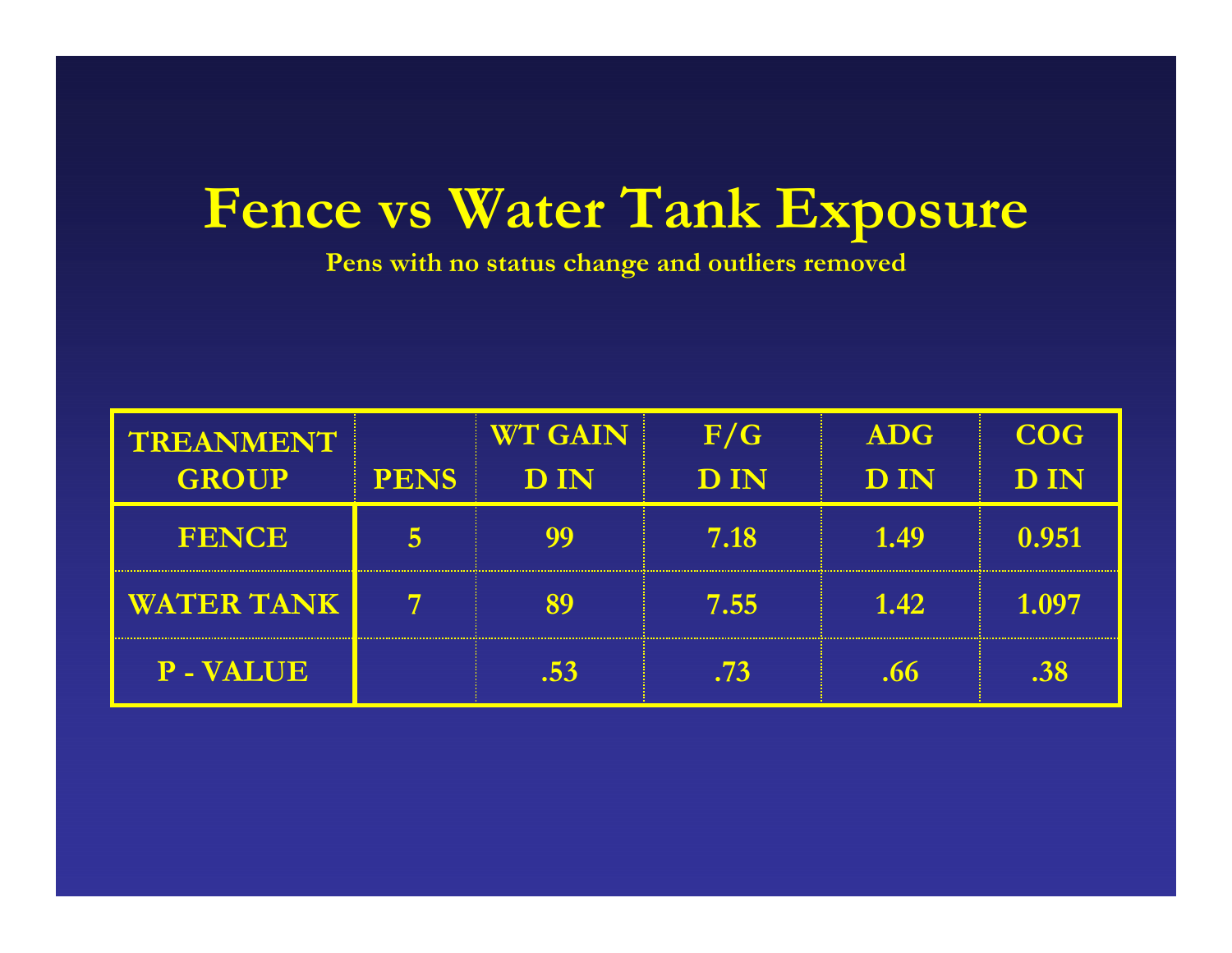## **Fence vs Water Tank Exposure**

| TREATMENT<br><b>GROUP</b>   | <b>MORB</b><br>$\frac{0}{0}$ | <b>BRD</b><br><b>MORB</b><br>$\frac{0}{0}$ | 1 <sup>ST</sup><br><b>RELAPSE</b><br>$\frac{0}{0}$ | <b>RAIL</b><br>$\frac{0}{0}$ | <b>MORT</b><br>$\sqrt{0}$ | <b>BRD</b><br><b>MORT</b><br>$\frac{0}{0}$ | <b>TX COST</b><br>/HD<br><b>PLACED</b> | AVG#<br>OF TX'S |
|-----------------------------|------------------------------|--------------------------------------------|----------------------------------------------------|------------------------------|---------------------------|--------------------------------------------|----------------------------------------|-----------------|
| <b>FENCE</b>                | 24.91                        | 23.37                                      | 41.5                                               | 2.37                         | 2.90                      | 1.73                                       | 14.72                                  | 1.68            |
| <b>WATER</b><br><b>TANK</b> | 32.45                        | 32.45                                      | 48.3                                               | 3.64                         | 2.39                      | 2.26                                       | 17.40                                  | 1.74            |
| <b>P-VALUE</b>              | .41                          | $.32\,$                                    | .41                                                | .51                          | .68                       | .62                                        | .34                                    | .70             |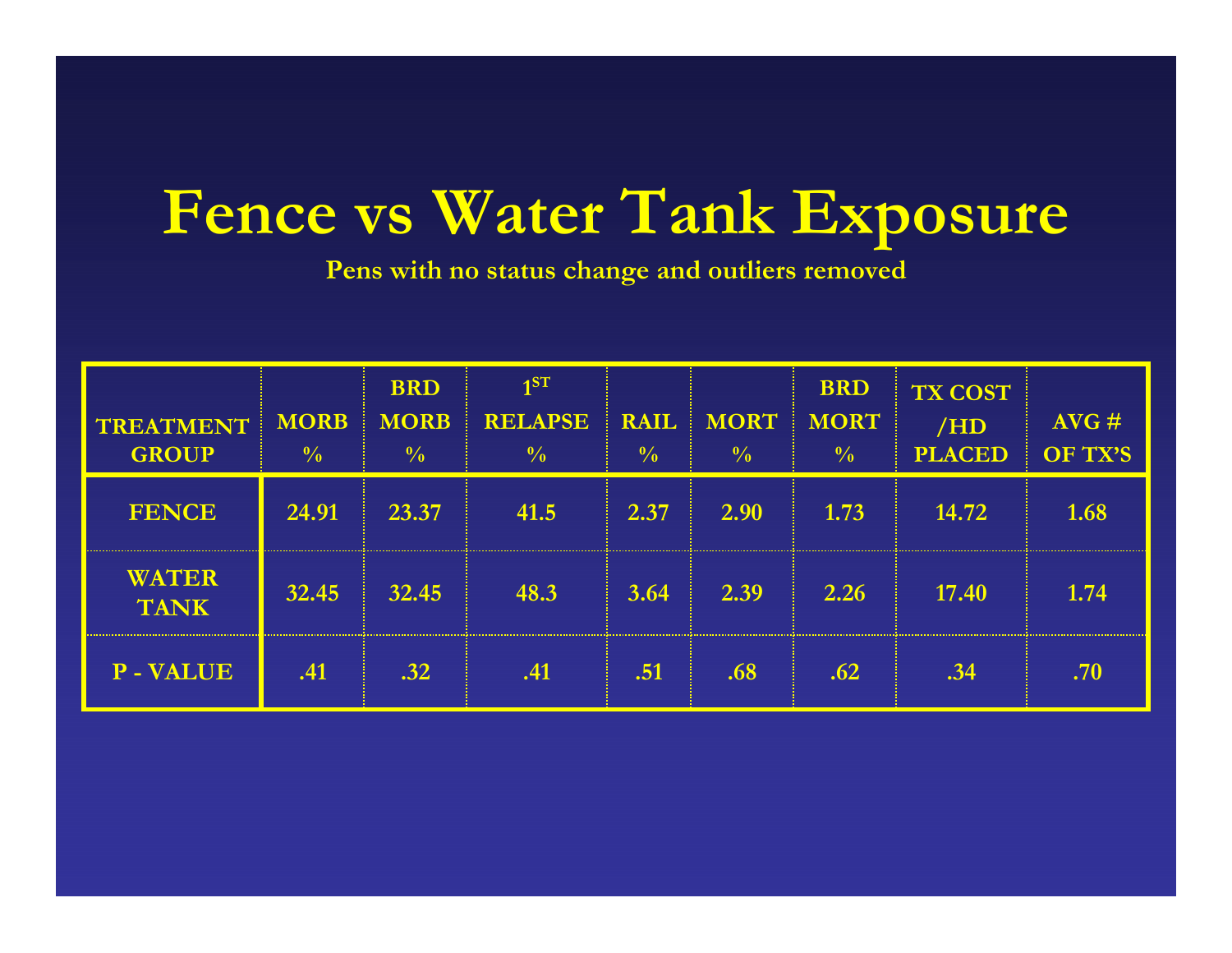# **Economic Analysis**

•**Based on purchase costs, production costs and mortality differences.**

- **Trial 1**
	- $\mathcal{L}_{\mathcal{A}}$  **Cost/head in PI pens**
		- **\$47.43**
- **Trial 2**
	- **Cost/head in exposed population**
		- **\$67.49**
	- **Cost/head in total population**
		- **\$41.17**